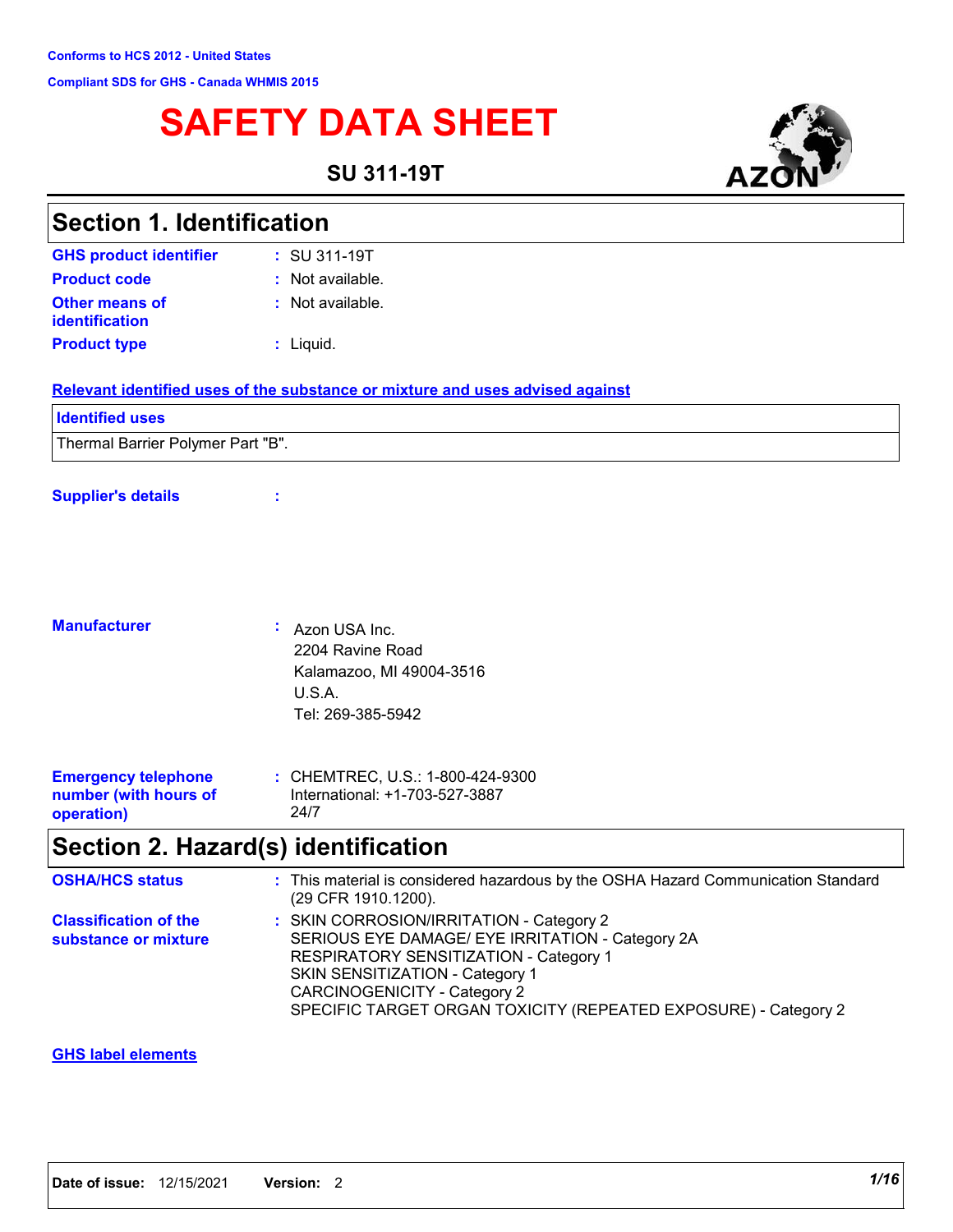# **Section 2. Hazard(s) identification**

| <b>Hazard pictograms</b>                        |                                                                                                                                                                                                                                                                                                                                                                                                                                                                                                                                                                                                                                                                                                                                  |
|-------------------------------------------------|----------------------------------------------------------------------------------------------------------------------------------------------------------------------------------------------------------------------------------------------------------------------------------------------------------------------------------------------------------------------------------------------------------------------------------------------------------------------------------------------------------------------------------------------------------------------------------------------------------------------------------------------------------------------------------------------------------------------------------|
| <b>Signal word</b>                              | : Danger                                                                                                                                                                                                                                                                                                                                                                                                                                                                                                                                                                                                                                                                                                                         |
| <b>Hazard statements</b>                        | : H315 - Causes skin irritation.<br>H317 - May cause an allergic skin reaction.<br>H319 - Causes serious eye irritation.<br>H334 - May cause allergy or asthma symptoms or breathing difficulties if inhaled.<br>H351 - Suspected of causing cancer.<br>H373 - May cause damage to organs through prolonged or repeated exposure.<br>(respiratory system)                                                                                                                                                                                                                                                                                                                                                                        |
| <b>Precautionary statements</b>                 |                                                                                                                                                                                                                                                                                                                                                                                                                                                                                                                                                                                                                                                                                                                                  |
| <b>Prevention</b>                               | : P201 - Obtain special instructions before use.<br>P202 - Do not handle until all safety precautions have been read and understood.<br>P280 - Wear protective gloves, protective clothing and eye or face protection.<br>P284 - Wear respiratory protection.<br>P260 - Do not breathe vapor.<br>P264 - Wash thoroughly after handling.<br>P272 - Contaminated work clothing should not be allowed out of the workplace.                                                                                                                                                                                                                                                                                                         |
| <b>Response</b>                                 | : P308 + P313 - IF exposed or concerned: Get medical advice or attention.<br>P304 + P340 - IF INHALED: Remove person to fresh air and keep comfortable for<br>breathing.<br>P342 + P311 - If experiencing respiratory symptoms: Call a POISON CENTER or doctor.<br>P362 + P364 - Take off contaminated clothing and wash it before reuse.<br>P302 + P352 - IF ON SKIN: Wash with plenty of water.<br>P333 + P313 - If skin irritation or rash occurs: Get medical advice or attention.<br>P305 + P351 + P338 - IF IN EYES: Rinse cautiously with water for several minutes.<br>Remove contact lenses, if present and easy to do. Continue rinsing.<br>P337 + P313 - If eye irritation persists: Get medical advice or attention. |
| <b>Storage</b>                                  | : P405 - Store locked up.                                                                                                                                                                                                                                                                                                                                                                                                                                                                                                                                                                                                                                                                                                        |
| <b>Disposal</b>                                 | : P501 - Dispose of contents and container in accordance with all local, regional, national<br>and international regulations.                                                                                                                                                                                                                                                                                                                                                                                                                                                                                                                                                                                                    |
| <b>Hazards not otherwise</b><br>classified (US) | : None known.                                                                                                                                                                                                                                                                                                                                                                                                                                                                                                                                                                                                                                                                                                                    |

# **Section 3. Composition/information on ingredients**

| Substance/mixture                              | : Mixture          |
|------------------------------------------------|--------------------|
| <b>Other means of</b><br><i>identification</i> | $:$ Not available. |
|                                                |                    |

| <b>Ingredient name</b>                                           | $%$ (w/w)     | <b>CAS number</b> |
|------------------------------------------------------------------|---------------|-------------------|
| 2,2' -Oxybisethanol                                              | $7 - 13$      | 111-46-6          |
| <b>Ethanediol</b>                                                | $1 - 5$       | 107-21-1          |
| Isocyanic acid, polymethylenepolyphenylene ester                 | $1 - 5$       | 9016-87-9         |
| 4,4'-Methylenediphenyl Diisocyanate                              | $1 - 5$       | 101-68-8          |
| N-[3-(dimethylamino)propyl]-N,N',N'-trimethylpropane-1,3-diamine | $ 0.5 - 1.5 $ | 3855-32-1         |
| o-(p-Isocyanatobenzyl)phenyl isocyanate                          | $0.1 - 1$     | 5873-54-1         |

**United States: The exact percentage (concentration) in the composition has been withheld as a trade secret in accordance with paragraph (i) of §1910.1200.**

**Canada: The exact percentage (concentration) in the composition has been withheld as a trade secret in accordance with the amended HPR as of April 2018.**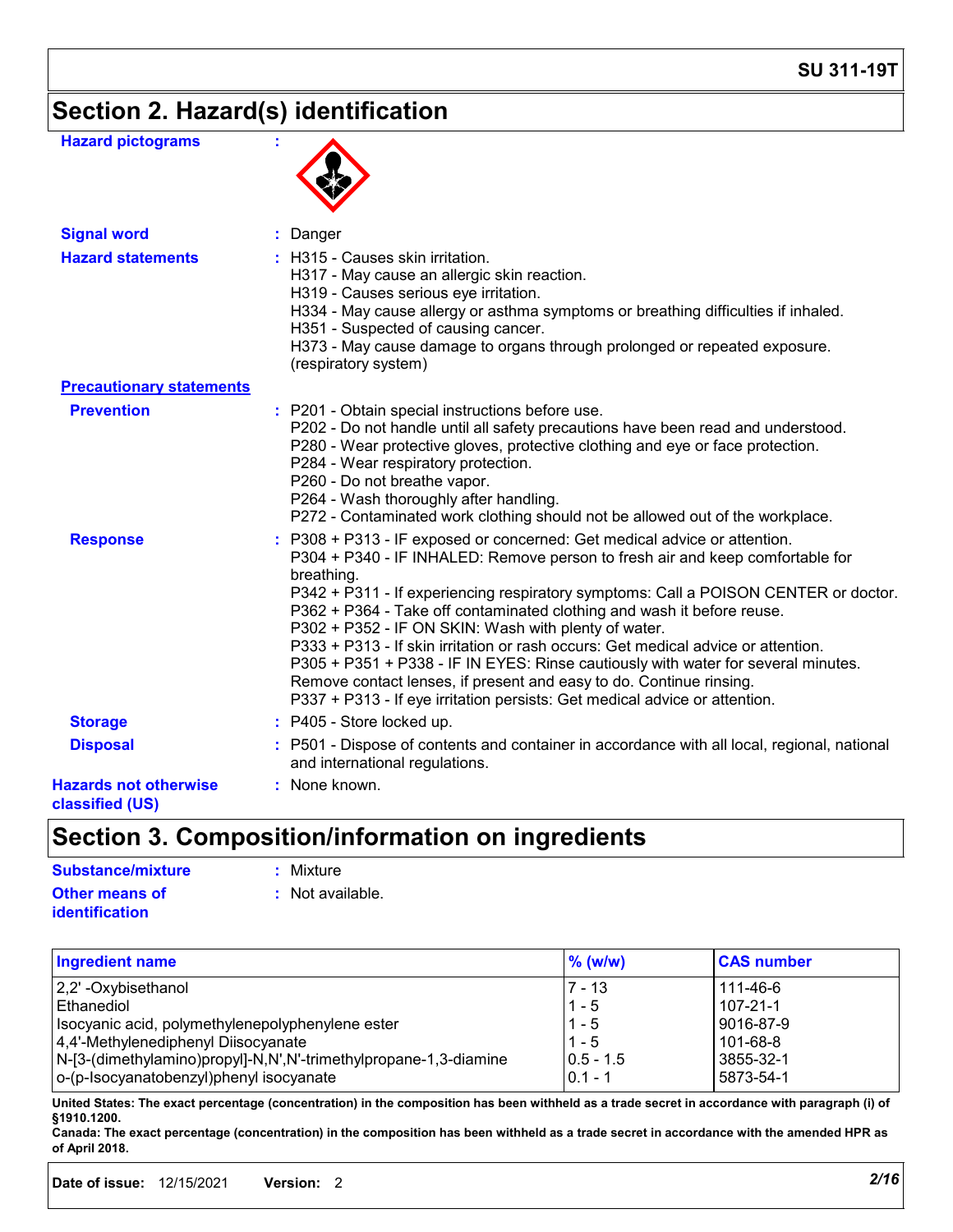### **Section 3. Composition/information on ingredients**

**There are no additional ingredients present which, within the current knowledge of the supplier and in the concentrations applicable, are classified and hence require reporting in this section.**

**Occupational exposure limits, if available, are listed in Section 8.**

### **Section 4. First aid measures**

| <b>Description of necessary first aid measures</b> |                                                                                                                                                                                                                                                                                                                                                                                                                                                                                                                                                                                                                                                                                                                                                                                                                                                                                                                                                                                       |
|----------------------------------------------------|---------------------------------------------------------------------------------------------------------------------------------------------------------------------------------------------------------------------------------------------------------------------------------------------------------------------------------------------------------------------------------------------------------------------------------------------------------------------------------------------------------------------------------------------------------------------------------------------------------------------------------------------------------------------------------------------------------------------------------------------------------------------------------------------------------------------------------------------------------------------------------------------------------------------------------------------------------------------------------------|
| <b>Eye contact</b>                                 | : Immediately flush eyes with plenty of water, occasionally lifting the upper and lower<br>eyelids. Check for and remove any contact lenses. Continue to rinse for at least 20<br>minutes. Get medical attention.                                                                                                                                                                                                                                                                                                                                                                                                                                                                                                                                                                                                                                                                                                                                                                     |
| <b>Inhalation</b>                                  | : Remove victim to fresh air and keep at rest in a position comfortable for breathing. If it<br>is suspected that fumes are still present, the rescuer should wear an appropriate mask<br>or self-contained breathing apparatus. If not breathing, if breathing is irregular or if<br>respiratory arrest occurs, provide artificial respiration or oxygen by trained personnel. It<br>may be dangerous to the person providing aid to give mouth-to-mouth resuscitation.<br>Get medical attention. If necessary, call a poison center or physician. If unconscious,<br>place in recovery position and get medical attention immediately. Maintain an open<br>airway. Loosen tight clothing such as a collar, tie, belt or waistband. In case of<br>inhalation of decomposition products in a fire, symptoms may be delayed. The exposed<br>person may need to be kept under medical surveillance for 48 hours. In the event of<br>any complaints or symptoms, avoid further exposure. |
| <b>Skin contact</b>                                | : Wash with plenty of soap and water. Wash contaminated clothing thoroughly with water<br>before removing it, or wear gloves. Continue to rinse for at least 20 minutes. Get<br>medical attention. In the event of any complaints or symptoms, avoid further exposure.<br>Wash clothing before reuse. Clean shoes thoroughly before reuse.                                                                                                                                                                                                                                                                                                                                                                                                                                                                                                                                                                                                                                            |
| <b>Ingestion</b>                                   | : Wash out mouth with water. Remove dentures if any. If material has been swallowed<br>and the exposed person is conscious, give small quantities of water to drink. Stop if the<br>exposed person feels sick as vomiting may be dangerous. Do not induce vomiting<br>unless directed to do so by medical personnel. If vomiting occurs, the head should be<br>kept low so that vomit does not enter the lungs. Get medical attention. Never give<br>anything by mouth to an unconscious person. If unconscious, place in recovery position<br>and get medical attention immediately. Maintain an open airway. Loosen tight clothing<br>such as a collar, tie, belt or waistband.                                                                                                                                                                                                                                                                                                     |

|                                       | <u>Most important symptoms/effects, acute and delayed</u>                                      |
|---------------------------------------|------------------------------------------------------------------------------------------------|
| <b>Potential acute health effects</b> |                                                                                                |
| Eye contact                           | : Causes serious eye irritation.                                                               |
| <b>Inhalation</b>                     | : May cause allergy or asthma symptoms or breathing difficulties if inhaled.                   |
| <b>Skin contact</b>                   | : Causes skin irritation. May cause an allergic skin reaction.                                 |
| <b>Ingestion</b>                      | : No known significant effects or critical hazards.                                            |
| <b>Over-exposure signs/symptoms</b>   |                                                                                                |
| Eye contact                           | : Adverse symptoms may include the following:<br>pain or irritation<br>watering<br>redness     |
| <b>Inhalation</b>                     | : Adverse symptoms may include the following:<br>wheezing and breathing difficulties<br>asthma |
| <b>Skin contact</b>                   | : Adverse symptoms may include the following:<br>irritation<br>redness                         |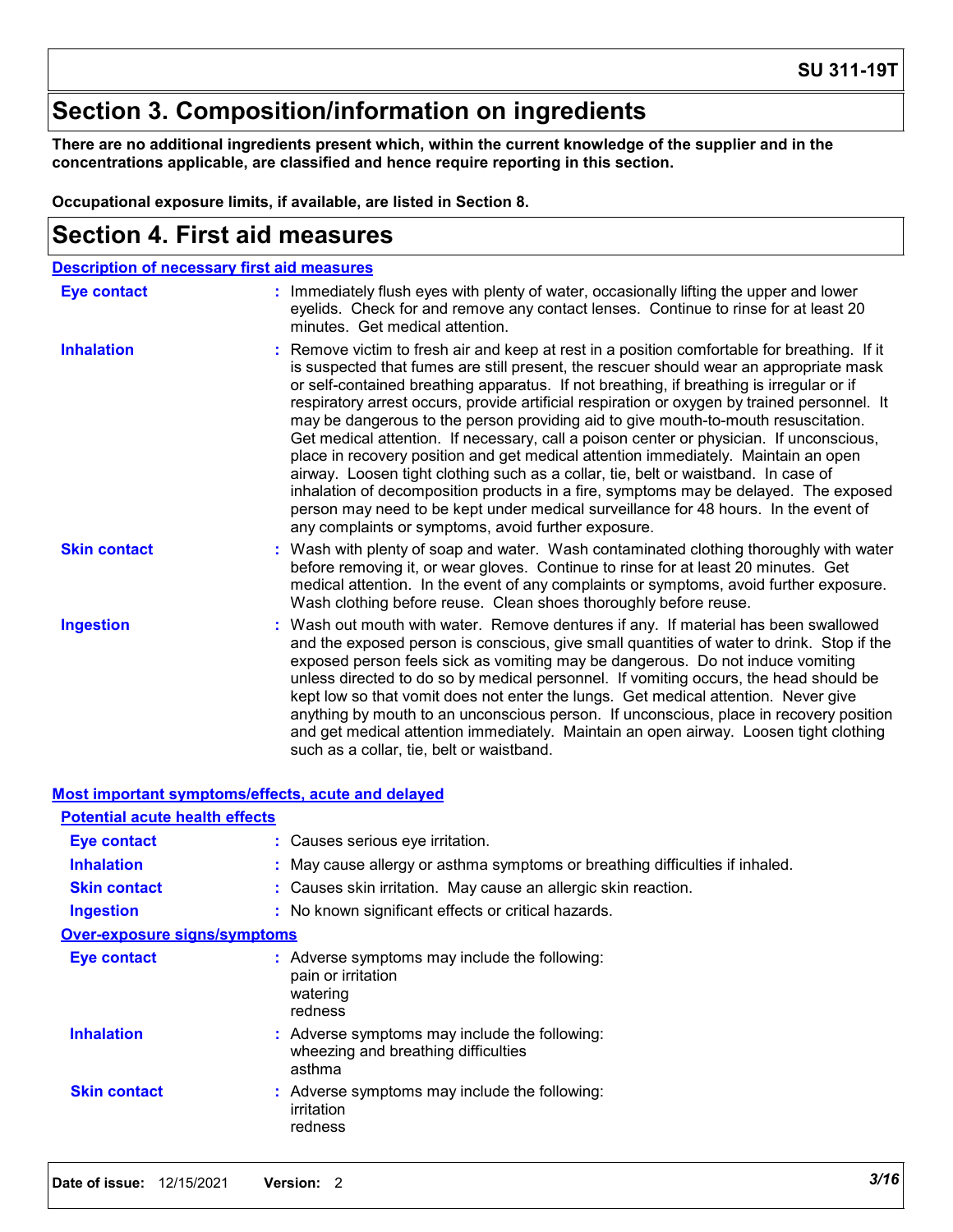### **Section 4. First aid measures**

| Ingestion |  |  |  |
|-----------|--|--|--|
|           |  |  |  |

**:** No known significant effects or critical hazards.

#### **Indication of immediate medical attention and special treatment needed, if necessary**

| <b>Notes to physician</b>         | : In case of inhalation of decomposition products in a fire, symptoms may be delayed.<br>The exposed person may need to be kept under medical surveillance for 48 hours.                                                                                                                                                                                                                                        |
|-----------------------------------|-----------------------------------------------------------------------------------------------------------------------------------------------------------------------------------------------------------------------------------------------------------------------------------------------------------------------------------------------------------------------------------------------------------------|
| <b>Specific treatments</b>        | : No specific treatment.                                                                                                                                                                                                                                                                                                                                                                                        |
| <b>Protection of first-aiders</b> | : No action shall be taken involving any personal risk or without suitable training. If it is<br>suspected that fumes are still present, the rescuer should wear an appropriate mask or<br>self-contained breathing apparatus. It may be dangerous to the person providing aid to<br>give mouth-to-mouth resuscitation. Wash contaminated clothing thoroughly with water<br>before removing it, or wear gloves. |

#### **See toxicological information (Section 11)**

### **Section 5. Fire-fighting measures**

| <b>Extinguishing media</b>                               |                                                                                                                                                                                                     |
|----------------------------------------------------------|-----------------------------------------------------------------------------------------------------------------------------------------------------------------------------------------------------|
| <b>Suitable extinguishing</b><br>media                   | : Use an extinguishing agent suitable for the surrounding fire.                                                                                                                                     |
| <b>Unsuitable extinguishing</b><br>media                 | : None known.                                                                                                                                                                                       |
| <b>Specific hazards arising</b><br>from the chemical     | : In a fire or if heated, a pressure increase will occur and the container may burst.                                                                                                               |
| <b>Hazardous thermal</b><br>decomposition products       | Decomposition products may include the following materials:<br>carbon dioxide<br>carbon monoxide<br>nitrogen oxides                                                                                 |
| <b>Special protective actions</b><br>for fire-fighters   | : Promptly isolate the scene by removing all persons from the vicinity of the incident if<br>there is a fire. No action shall be taken involving any personal risk or without suitable<br>training. |
| <b>Special protective</b><br>equipment for fire-fighters | Fire-fighters should wear appropriate protective equipment and self-contained breathing<br>apparatus (SCBA) with a full face-piece operated in positive pressure mode.                              |

### **Section 6. Accidental release measures**

|                                  | <b>Personal precautions, protective equipment and emergency procedures</b>                                                                                                                                                                                                                                                                                                                                       |
|----------------------------------|------------------------------------------------------------------------------------------------------------------------------------------------------------------------------------------------------------------------------------------------------------------------------------------------------------------------------------------------------------------------------------------------------------------|
| For non-emergency<br>personnel   | : No action shall be taken involving any personal risk or without suitable training.<br>Evacuate surrounding areas. Keep unnecessary and unprotected personnel from<br>entering. Do not touch or walk through spilled material. Avoid breathing vapor or mist.<br>Provide adequate ventilation. Wear appropriate respirator when ventilation is<br>inadequate. Put on appropriate personal protective equipment. |
| For emergency responders         | : If specialized clothing is required to deal with the spillage, take note of any information in<br>Section 8 on suitable and unsuitable materials. See also the information in "For non-<br>emergency personnel".                                                                                                                                                                                               |
| <b>Environmental precautions</b> | : Avoid dispersal of spilled material and runoff and contact with soil, waterways, drains<br>and sewers. Inform the relevant authorities if the product has caused environmental<br>pollution (sewers, waterways, soil or air).                                                                                                                                                                                  |

#### **Methods and materials for containment and cleaning up**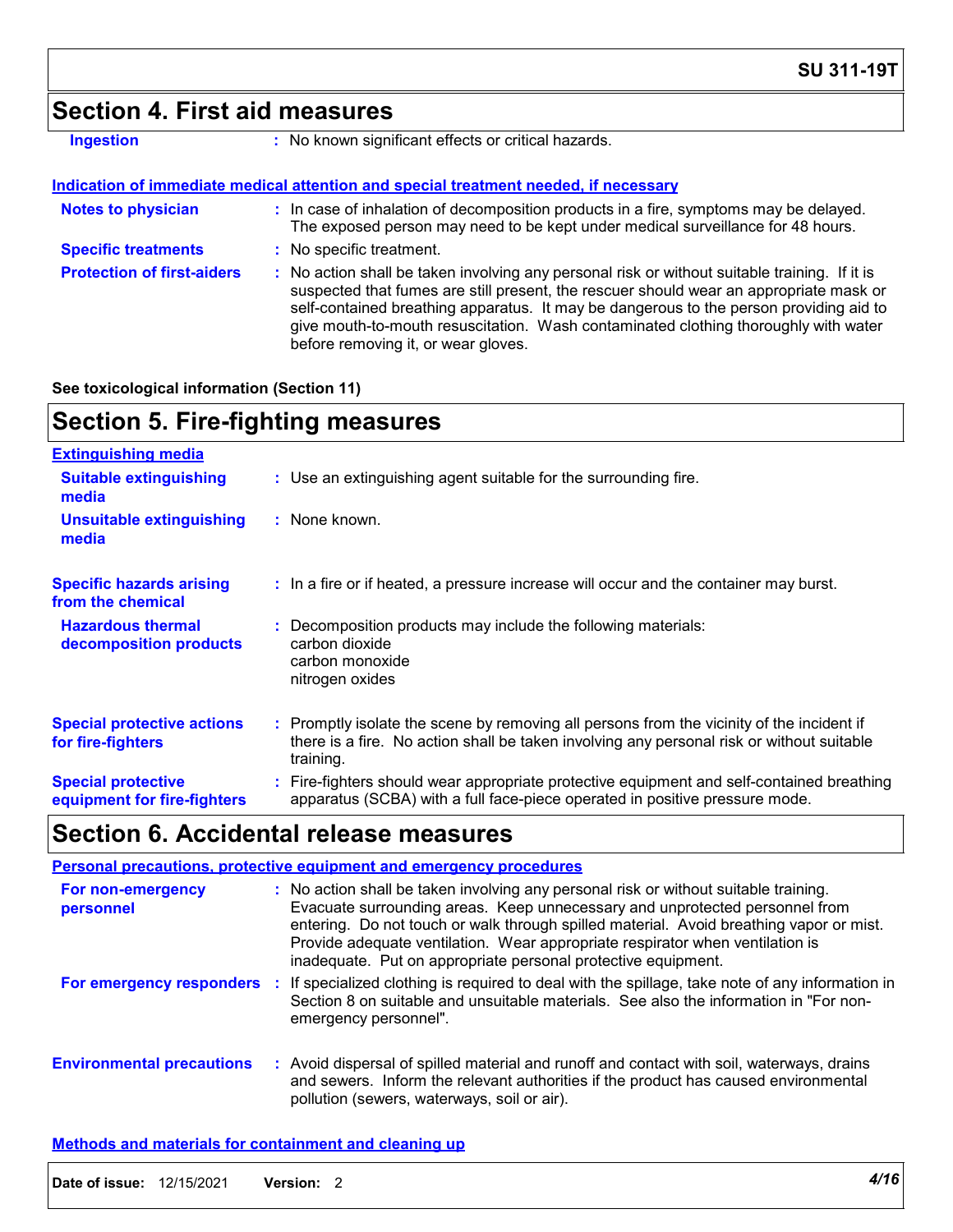# **Section 6. Accidental release measures**

| <b>Small spill</b> | : Stop leak if without risk. Move containers from spill area. Dilute with water and mop up<br>if water-soluble. Alternatively, or if water-insoluble, absorb with an inert dry material and<br>place in an appropriate waste disposal container. Dispose of via a licensed waste<br>disposal contractor.                                                                                                                                                                                                                                                                                                                                                                                                     |
|--------------------|--------------------------------------------------------------------------------------------------------------------------------------------------------------------------------------------------------------------------------------------------------------------------------------------------------------------------------------------------------------------------------------------------------------------------------------------------------------------------------------------------------------------------------------------------------------------------------------------------------------------------------------------------------------------------------------------------------------|
| <b>Large spill</b> | : Stop leak if without risk. Move containers from spill area. Approach release from<br>upwind. Prevent entry into sewers, water courses, basements or confined areas. Wash<br>spillages into an effluent treatment plant or proceed as follows. Contain and collect<br>spillage with non-combustible, absorbent material e.g. sand, earth, vermiculite or<br>diatomaceous earth and place in container for disposal according to local regulations<br>(see Section 13). Dispose of via a licensed waste disposal contractor. Contaminated<br>absorbent material may pose the same hazard as the spilled product. Note: see<br>Section 1 for emergency contact information and Section 13 for waste disposal. |

### **Section 7. Handling and storage**

### **Precautions for safe handling**

| <b>Protective measures</b>                                                       | : Put on appropriate personal protective equipment (see Section 8). Persons with a<br>history of skin sensitization problems or asthma, allergies or chronic or recurrent<br>respiratory disease should not be employed in any process in which this product is used.<br>Avoid exposure - obtain special instructions before use. Do not handle until all safety<br>precautions have been read and understood. Do not get in eyes or on skin or clothing.<br>Do not breathe vapor or mist. Do not ingest. Use only with adequate ventilation. Wear<br>appropriate respirator when ventilation is inadequate. Keep in the original container or<br>an approved alternative made from a compatible material, kept tightly closed when not<br>in use. Empty containers retain product residue and can be hazardous. Do not reuse<br>container. |
|----------------------------------------------------------------------------------|---------------------------------------------------------------------------------------------------------------------------------------------------------------------------------------------------------------------------------------------------------------------------------------------------------------------------------------------------------------------------------------------------------------------------------------------------------------------------------------------------------------------------------------------------------------------------------------------------------------------------------------------------------------------------------------------------------------------------------------------------------------------------------------------------------------------------------------------|
| <b>Advice on general</b><br>occupational hygiene                                 | : Eating, drinking and smoking should be prohibited in areas where this material is<br>handled, stored and processed. Workers should wash hands and face before eating,<br>drinking and smoking. See also Section 8 for additional information on hygiene<br>measures.                                                                                                                                                                                                                                                                                                                                                                                                                                                                                                                                                                      |
| <b>Conditions for safe storage,</b><br>including any<br><b>incompatibilities</b> | Store in accordance with local regulations. Store in original container protected from<br>direct sunlight in a dry, cool and well-ventilated area, away from incompatible materials<br>(see Section 10) and food and drink. Store locked up. Keep container tightly closed<br>and sealed until ready for use. Containers that have been opened must be carefully<br>resealed and kept upright to prevent leakage. Do not store in unlabeled containers.<br>Use appropriate containment to avoid environmental contamination. See Section 10 for<br>incompatible materials before handling or use.                                                                                                                                                                                                                                           |

### **Section 8. Exposure controls/personal protection**

#### **Control parameters**

#### **United States**

#### **Occupational exposure limits**

| <b>Ingredient name</b>                           | <b>Exposure limits</b>                                 |
|--------------------------------------------------|--------------------------------------------------------|
| 2,2' - Oxybisethanol                             | AIHA WEEL (United States, 7/2020).                     |
|                                                  | TWA: 10 mg/m <sup>3</sup> 8 hours.                     |
| Ethanediol                                       | <b>ACGIH TLV (United States, 3/2020).</b>              |
|                                                  | STEL: 10 mg/m <sup>3</sup> 15 minutes. Form: Inhalable |
|                                                  | fraction. Aerosol only.                                |
|                                                  | STEL: 50 ppm 15 minutes. Form: Vapor                   |
|                                                  | Ifraction                                              |
|                                                  | TWA: 25 ppm 8 hours. Form: Vapor fraction              |
| Isocyanic acid, polymethylenepolyphenylene ester | None.                                                  |
| 4,4'-Methylenediphenyl Diisocyanate              | <b>ACGIH TLV (United States, 3/2020).</b>              |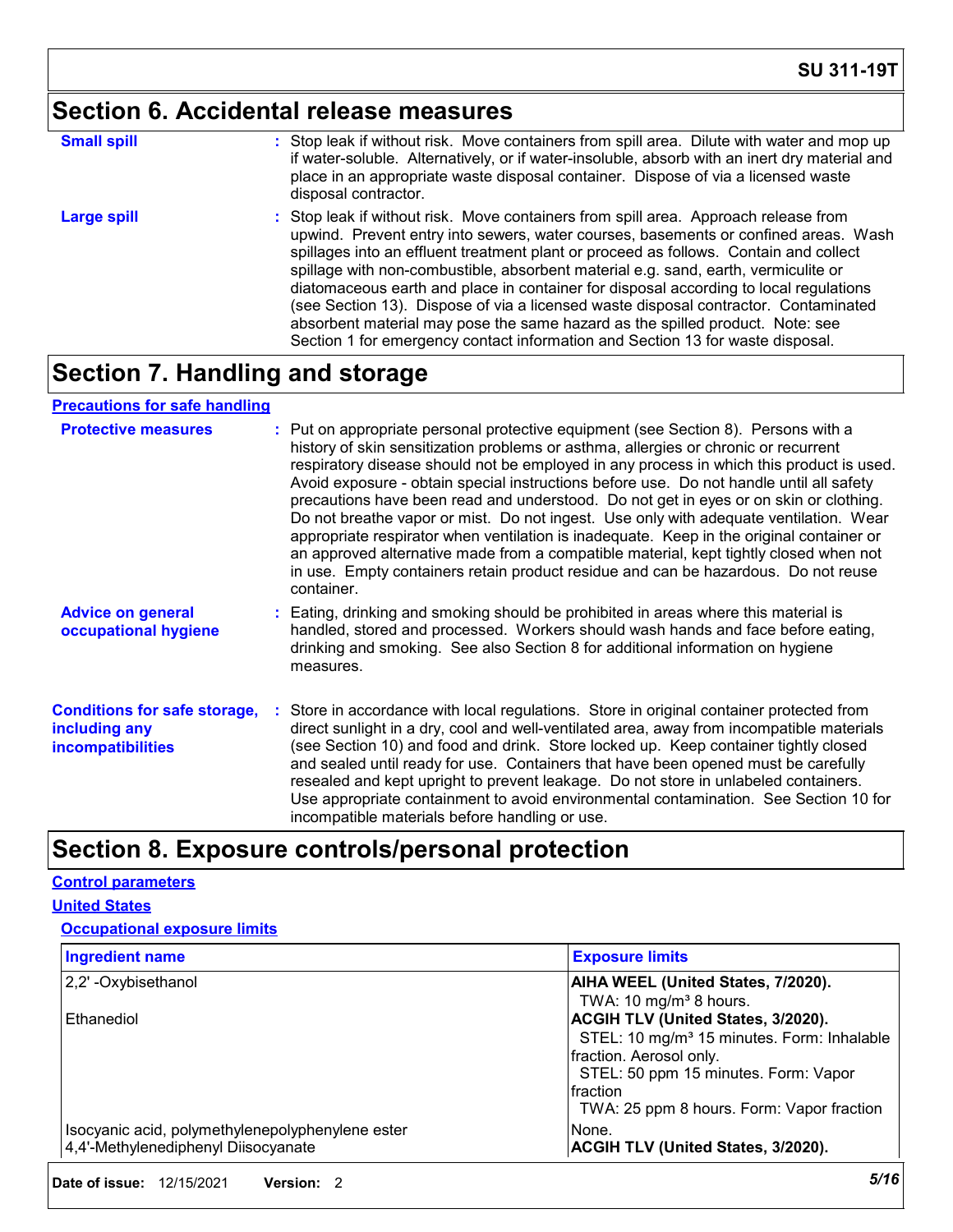# **Section 8. Exposure controls/personal protection**

|                                                                  | TWA: 0.005 ppm 8 hours.                  |
|------------------------------------------------------------------|------------------------------------------|
|                                                                  | NIOSH REL (United States, 10/2016).      |
|                                                                  | TWA: 0.05 mg/m <sup>3</sup> 10 hours.    |
|                                                                  | TWA: 0.005 ppm 10 hours.                 |
|                                                                  | CEIL: 0.2 mg/m <sup>3</sup> 10 minutes.  |
|                                                                  | CEIL: 0.02 ppm 10 minutes.               |
|                                                                  | <b>OSHA PEL (United States, 5/2018).</b> |
|                                                                  | CEIL: 0.02 ppm                           |
|                                                                  | CEIL: $0.2 \text{ mg/m}^3$               |
| N-[3-(dimethylamino)propyl]-N,N',N'-trimethylpropane-1,3-diamine | None.                                    |
| o-(p-Isocyanatobenzyl)phenyl isocyanate                          | None.                                    |

#### **Canada**

### **Occupational exposure limits**

| <b>Ingredient name</b>                           | <b>Exposure limits</b>                                                                                                                                                                                                                                                                                                                                                                                                                                                                                                                                                                                                                                                                                                                                                                                                                                                              |
|--------------------------------------------------|-------------------------------------------------------------------------------------------------------------------------------------------------------------------------------------------------------------------------------------------------------------------------------------------------------------------------------------------------------------------------------------------------------------------------------------------------------------------------------------------------------------------------------------------------------------------------------------------------------------------------------------------------------------------------------------------------------------------------------------------------------------------------------------------------------------------------------------------------------------------------------------|
| 2,2' - Oxybisethanol                             | AIHA WEEL (United States, 7/2020).                                                                                                                                                                                                                                                                                                                                                                                                                                                                                                                                                                                                                                                                                                                                                                                                                                                  |
| Ethanediol                                       | TWA: 10 mg/m <sup>3</sup> 8 hours.<br><b>CA British Columbia Provincial (Canada,</b><br>1/2020).<br>C: 100 mg/m <sup>3</sup> Form: Aerosol<br>TWA: 10 mg/m <sup>3</sup> 8 hours. Form: Particulate<br>STEL: 20 mg/m <sup>3</sup> 15 minutes. Form:<br>Particulate<br>C: 50 ppm Form: Vapor<br><b>CA Saskatchewan Provincial (Canada,</b><br>7/2013).<br>CEIL: 100 mg/m <sup>3</sup> Form: Aerosol<br>CA Ontario Provincial (Canada, 6/2019).<br>Ceiling Limit: 10 mg/m <sup>3</sup> Form: Inhalable<br>particulate matter. Aerosol only.<br>STEL: 50 ppm 15 minutes. Form: Vapor<br>fraction<br>TWA: 25 ppm 8 hours. Form: Vapor fraction<br>CA Quebec Provincial (Canada, 7/2019).<br>STEV: 50 ppm 15 minutes. Form: Vapor and<br>mist<br>STEV: 127 mg/m <sup>3</sup> 15 minutes. Form: Vapor<br>and mist<br>CA Alberta Provincial (Canada, 6/2018).<br>$C: 100$ mg/m <sup>3</sup> |
| Isocyanic acid, polymethylenepolyphenylene ester | CA Alberta Provincial (Canada, 6/2018).<br>8 hrs OEL: 0.07 mg/m <sup>3</sup> 8 hours.<br>8 hrs OEL: 0.005 ppm 8 hours.<br><b>CA British Columbia Provincial (Canada,</b><br>$1/2020$ ).<br>TWA: 0.005 ppm 8 hours.<br>$C: 0.01$ ppm<br>CA Ontario Provincial (Canada, 6/2019).<br>Ceiling Limit: 0.02 ppm<br>TWA: 0.005 ppm 8 hours.                                                                                                                                                                                                                                                                                                                                                                                                                                                                                                                                                |
| 4,4'-Methylenediphenyl Diisocyanate              | CA Alberta Provincial (Canada, 6/2018).<br>8 hrs OEL: 0.005 ppm 8 hours.<br>8 hrs OEL: 0.05 mg/m <sup>3</sup> 8 hours.<br><b>CA British Columbia Provincial (Canada,</b><br>1/2020). Inhalation sensitizer.                                                                                                                                                                                                                                                                                                                                                                                                                                                                                                                                                                                                                                                                         |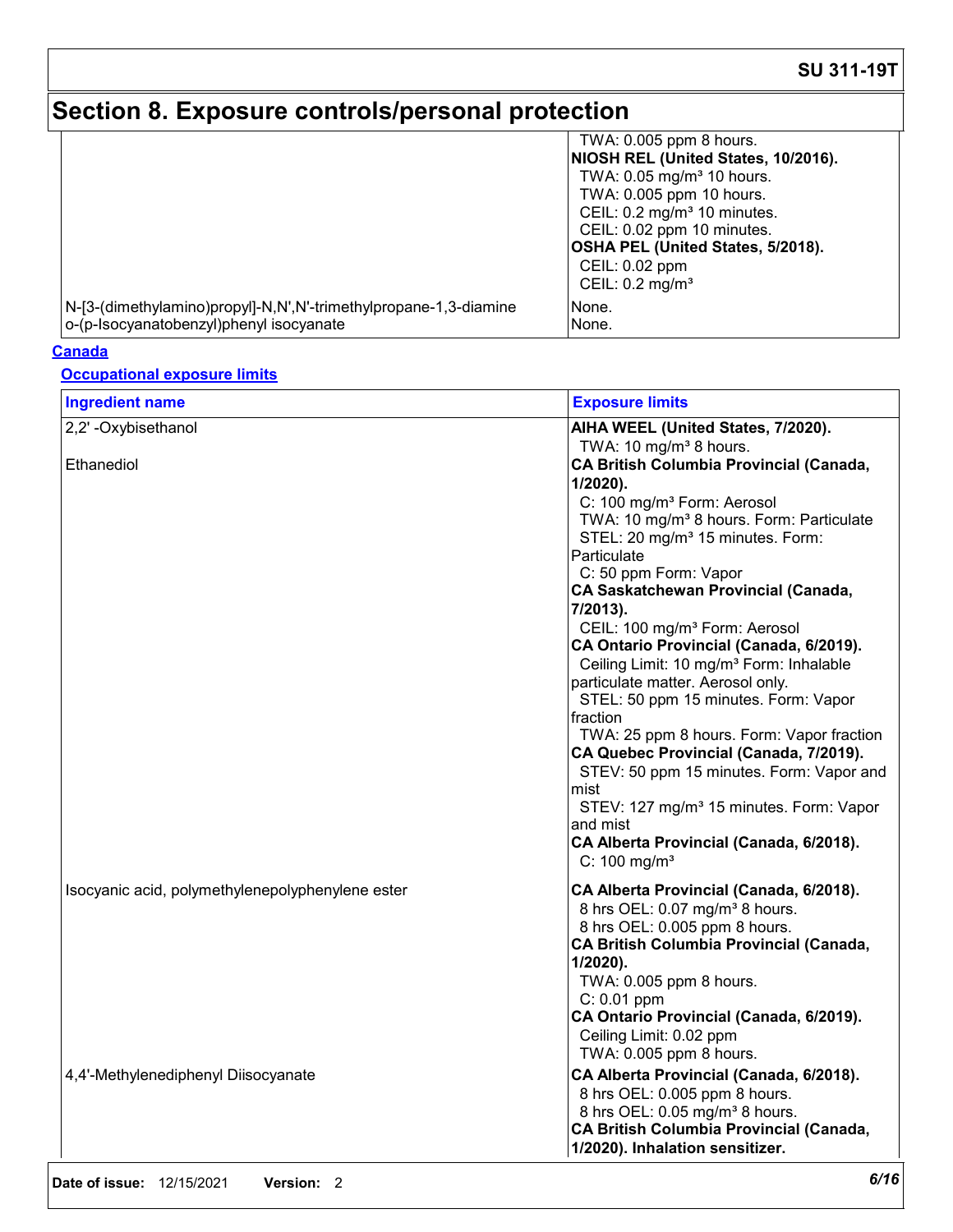# **Section 8. Exposure controls/personal protection**

|                                                                                                                      |                        | TWA: 0.005 ppm 8 hours.                                                                                                                                                                                                                                                                                                                                                                                                                                                                                                                                                                                                |
|----------------------------------------------------------------------------------------------------------------------|------------------------|------------------------------------------------------------------------------------------------------------------------------------------------------------------------------------------------------------------------------------------------------------------------------------------------------------------------------------------------------------------------------------------------------------------------------------------------------------------------------------------------------------------------------------------------------------------------------------------------------------------------|
|                                                                                                                      |                        | $C: 0.01$ ppm                                                                                                                                                                                                                                                                                                                                                                                                                                                                                                                                                                                                          |
|                                                                                                                      |                        | CA Quebec Provincial (Canada, 7/2019).                                                                                                                                                                                                                                                                                                                                                                                                                                                                                                                                                                                 |
|                                                                                                                      |                        | Skin sensitizer.                                                                                                                                                                                                                                                                                                                                                                                                                                                                                                                                                                                                       |
|                                                                                                                      |                        | TWAEV: 0.005 ppm 8 hours.<br>TWAEV: 0.051 mg/m <sup>3</sup> 8 hours.                                                                                                                                                                                                                                                                                                                                                                                                                                                                                                                                                   |
|                                                                                                                      |                        | <b>CA Saskatchewan Provincial (Canada,</b>                                                                                                                                                                                                                                                                                                                                                                                                                                                                                                                                                                             |
|                                                                                                                      |                        | 7/2013).                                                                                                                                                                                                                                                                                                                                                                                                                                                                                                                                                                                                               |
|                                                                                                                      |                        | STEL: 0.015 ppm 15 minutes.                                                                                                                                                                                                                                                                                                                                                                                                                                                                                                                                                                                            |
|                                                                                                                      |                        | TWA: 0.005 ppm 8 hours.                                                                                                                                                                                                                                                                                                                                                                                                                                                                                                                                                                                                |
|                                                                                                                      |                        | CA Ontario Provincial (Canada, 6/2019).                                                                                                                                                                                                                                                                                                                                                                                                                                                                                                                                                                                |
|                                                                                                                      |                        | Ceiling Limit: 0.02 ppm                                                                                                                                                                                                                                                                                                                                                                                                                                                                                                                                                                                                |
|                                                                                                                      |                        | TWA: 0.005 ppm 8 hours.                                                                                                                                                                                                                                                                                                                                                                                                                                                                                                                                                                                                |
| o-(p-Isocyanatobenzyl)phenyl isocyanate                                                                              |                        | <b>CA British Columbia Provincial (Canada,</b>                                                                                                                                                                                                                                                                                                                                                                                                                                                                                                                                                                         |
|                                                                                                                      |                        | $1/2020$ ).                                                                                                                                                                                                                                                                                                                                                                                                                                                                                                                                                                                                            |
|                                                                                                                      |                        | TWA: 0.005 ppm 8 hours.                                                                                                                                                                                                                                                                                                                                                                                                                                                                                                                                                                                                |
|                                                                                                                      |                        | $C: 0.01$ ppm<br>CA Ontario Provincial (Canada, 6/2019).                                                                                                                                                                                                                                                                                                                                                                                                                                                                                                                                                               |
|                                                                                                                      |                        | Ceiling Limit: 0.02 ppm                                                                                                                                                                                                                                                                                                                                                                                                                                                                                                                                                                                                |
|                                                                                                                      |                        | TWA: 0.005 ppm 8 hours.                                                                                                                                                                                                                                                                                                                                                                                                                                                                                                                                                                                                |
| <b>Environmental exposure</b><br><b>controls</b><br><b>Individual protection measures</b><br><b>Hygiene measures</b> | limits.                | : Emissions from ventilation or work process equipment should be checked to ensure<br>they comply with the requirements of environmental protection legislation.<br>: Wash hands, forearms and face thoroughly after handling chemical products, before                                                                                                                                                                                                                                                                                                                                                                |
|                                                                                                                      |                        | eating, smoking and using the lavatory and at the end of the working period.<br>Appropriate techniques should be used to remove potentially contaminated clothing.<br>Contaminated work clothing should not be allowed out of the workplace. Wash<br>contaminated clothing before reusing. Ensure that eyewash stations and safety<br>showers are close to the workstation location.                                                                                                                                                                                                                                   |
| <b>Eye/face protection</b>                                                                                           |                        | : Safety eyewear complying with an approved standard should be used when a risk<br>assessment indicates this is necessary to avoid exposure to liquid splashes, mists,<br>gases or dusts. If contact is possible, the following protection should be worn, unless<br>the assessment indicates a higher degree of protection: chemical splash goggles.                                                                                                                                                                                                                                                                  |
| <b>Skin protection</b>                                                                                               |                        |                                                                                                                                                                                                                                                                                                                                                                                                                                                                                                                                                                                                                        |
| <b>Hand protection</b>                                                                                               |                        | : Chemical-resistant, impervious gloves complying with an approved standard should be<br>worn at all times when handling chemical products if a risk assessment indicates this is<br>necessary. Considering the parameters specified by the glove manufacturer, check<br>during use that the gloves are still retaining their protective properties. It should be<br>noted that the time to breakthrough for any glove material may be different for different<br>glove manufacturers. In the case of mixtures, consisting of several substances, the<br>protection time of the gloves cannot be accurately estimated. |
| <b>Body protection</b>                                                                                               |                        | : Personal protective equipment for the body should be selected based on the task being                                                                                                                                                                                                                                                                                                                                                                                                                                                                                                                                |
|                                                                                                                      | handling this product. | performed and the risks involved and should be approved by a specialist before                                                                                                                                                                                                                                                                                                                                                                                                                                                                                                                                         |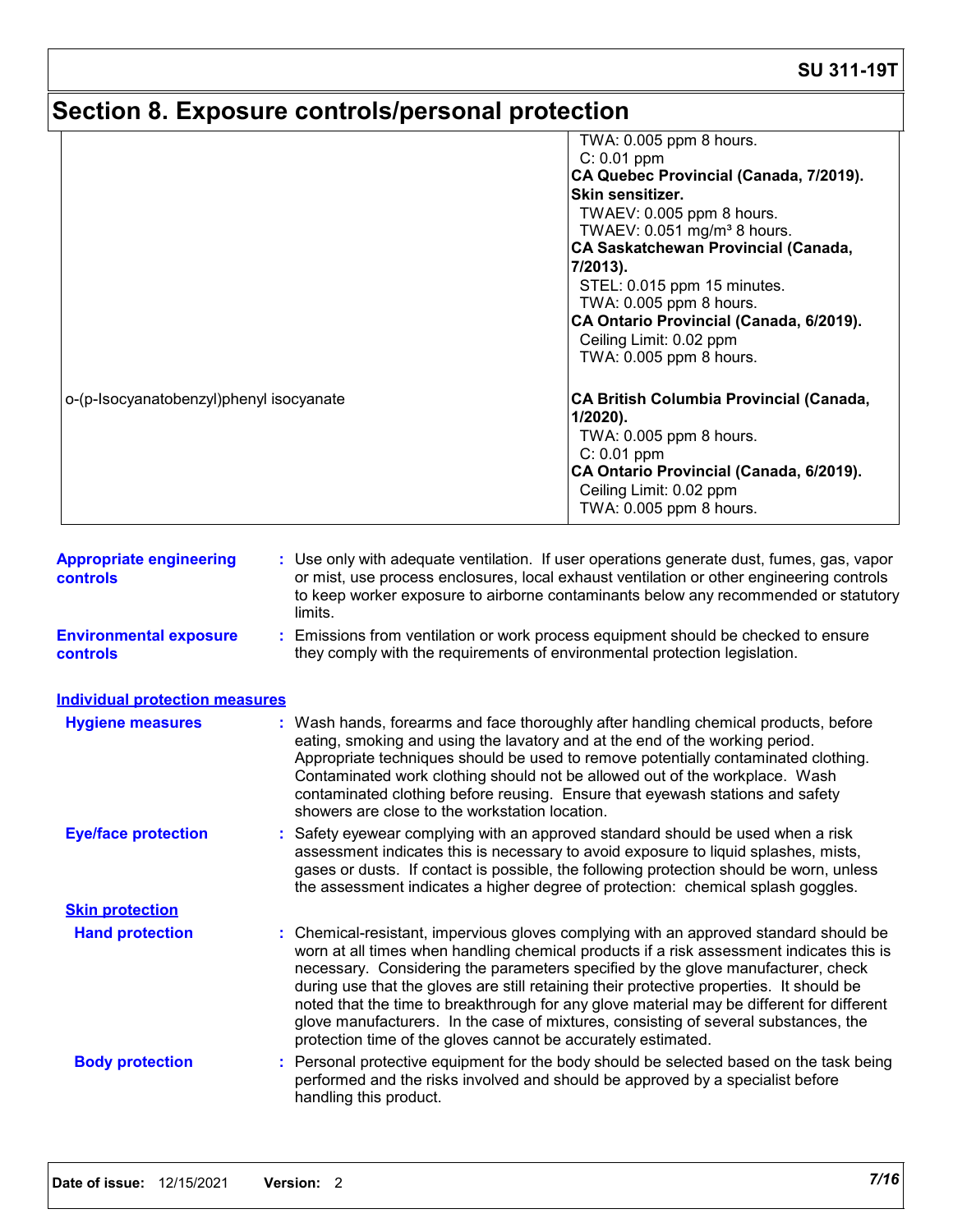# **Section 8. Exposure controls/personal protection**

| <b>Other skin protection</b>  | : Appropriate footwear and any additional skin protection measures should be selected<br>based on the task being performed and the risks involved and should be approved by a<br>specialist before handling this product.                                                           |
|-------------------------------|-------------------------------------------------------------------------------------------------------------------------------------------------------------------------------------------------------------------------------------------------------------------------------------|
| <b>Respiratory protection</b> | : Based on the hazard and potential for exposure, select a respirator that meets the<br>appropriate standard or certification. Respirators must be used according to a<br>respiratory protection program to ensure proper fitting, training, and other important<br>aspects of use. |

# **Section 9. Physical and chemical properties and safety characteristics**

The conditions of measurement of all properties are at standard temperature and pressure unless otherwise indicated.

| <u>Appearance</u>                                                 |    |                                |
|-------------------------------------------------------------------|----|--------------------------------|
| <b>Physical state</b>                                             | ÷. | Liquid. [Clear.]               |
| Color                                                             | t. | Purple to Black.               |
| Odor                                                              |    | Slight.                        |
| <b>Odor threshold</b>                                             | ŧ. | Not available.                 |
| pH                                                                |    | Not available.                 |
| <b>Melting point/freezing point</b>                               | ÷. | Not available.                 |
| <b>Boiling point, initial boiling</b><br>point, and boiling range | ÷. | Not available.                 |
| <b>Flash point</b>                                                |    | Closed cup: >93.3°C (>199.9°F) |
| <b>Evaporation rate</b>                                           |    | Not available.                 |
| <b>Flammability</b>                                               |    | Not available.                 |
| <b>Lower and upper explosion</b><br>limit/flammability limit      | t. | Not available.                 |
| <b>Vapor pressure</b>                                             | t. | Not available.                 |
| <b>Relative vapor density</b>                                     |    | Not available.                 |
| <b>Relative density</b>                                           | ÷. | Not available.                 |
| <b>Solubility</b>                                                 |    | Slightly soluble in water.     |
| <b>Solubility in water</b>                                        | ÷. | Slightly soluble.              |
| <b>Miscible with water</b>                                        |    | Not available.                 |
| <b>Partition coefficient: n-</b><br>octanol/water                 | t. | Not applicable.                |
| <b>Auto-ignition temperature</b>                                  | t  | Not available.                 |
| <b>Decomposition temperature</b>                                  | ÷. | Not available.                 |
| <b>Viscosity</b>                                                  |    | Not available.                 |
| Flow time (ISO 2431)                                              |    | Not available.                 |
| <b>Particle characteristics</b>                                   |    |                                |
| <b>Median particle size</b>                                       |    | Not applicable.                |
| <b>VOC content</b>                                                | ۰  | Not available.                 |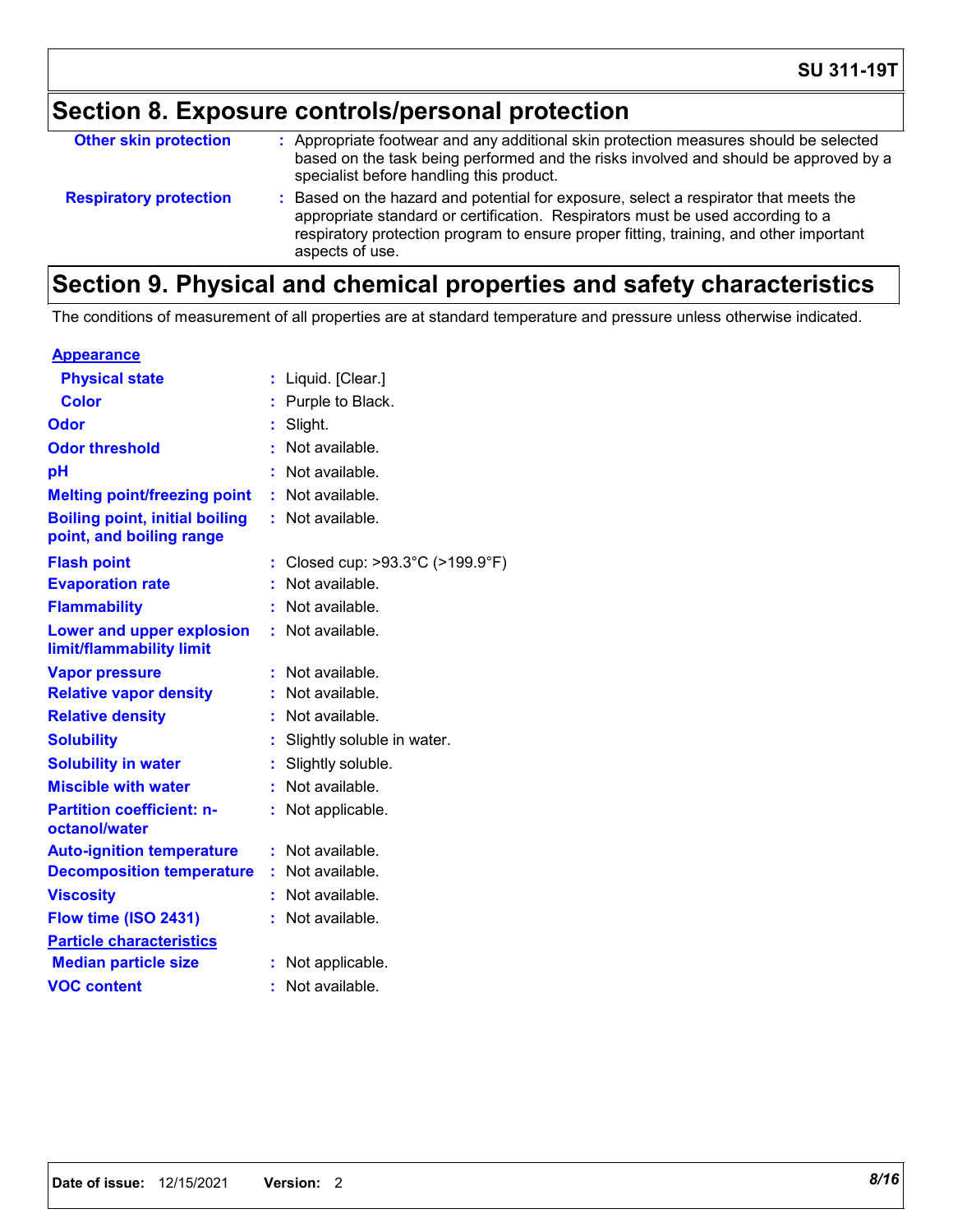# **Section 10. Stability and reactivity**

| <b>Reactivity</b>                            | : No specific test data related to reactivity available for this product or its ingredients. |
|----------------------------------------------|----------------------------------------------------------------------------------------------|
| <b>Chemical stability</b>                    | : The product is stable. Reacts with Isocyanates.                                            |
| <b>Possibility of hazardous</b><br>reactions | : Under normal conditions of storage and use, hazardous reactions will not occur.            |
| <b>Conditions to avoid</b>                   | : No specific data.                                                                          |
| Incompatible materials                       | : Reactive or incompatible with the following materials: oxidizing materials and alkalis.    |
| <b>Hazardous decomposition</b><br>products   | : Carbon monoxide, carbon dioxide, nitrogen oxides.                                          |

### **Section 11. Toxicological information**

### **Information on toxicological effects**

#### **Acute toxicity**

| <b>Product/ingredient name</b>         | <b>Result</b> | <b>Species</b> | <b>Dose</b> | <b>Exposure</b> |
|----------------------------------------|---------------|----------------|-------------|-----------------|
| 2,2' -Oxybisethanol                    | LD50 Dermal   | Rabbit         | 11890 mg/kg |                 |
|                                        | LD50 Oral     | Rat            | 12000 mg/kg |                 |
| Ethanediol                             | LD50 Oral     | Rat            | 4700 mg/kg  |                 |
| Isocyanic acid,                        | LD50 Dermal   | Rabbit         | >9400 mg/kg |                 |
| polymethylenepolyphenylene             |               |                |             |                 |
| ester                                  |               |                |             |                 |
|                                        | LD50 Oral     | Rat            | 49 g/kg     |                 |
| 4,4'-Methylenediphenyl<br>Diisocyanate | LD50 Oral     | Rat            | 9200 mg/kg  |                 |

#### **Irritation/Corrosion**

| <b>Product/ingredient name</b>         | <b>Result</b>            | <b>Species</b> | <b>Score</b> | <b>Exposure</b>    | <b>Observation</b>       |
|----------------------------------------|--------------------------|----------------|--------------|--------------------|--------------------------|
| 2,2' - Oxybisethanol                   | Eyes - Mild irritant     | Rabbit         |              | 50 mg              |                          |
|                                        | Skin - Mild irritant     | Rabbit         |              | $500 \text{ mg}$   |                          |
| Ethanediol                             | Eyes - Mild irritant     | Rabbit         |              | 24 hours 500       |                          |
|                                        |                          |                |              | mg                 |                          |
|                                        | Eyes - Mild irritant     | Rabbit         |              | 1 hours 100        | $\blacksquare$           |
|                                        |                          |                |              | mg<br>6 hours 1440 |                          |
|                                        | Eyes - Moderate irritant | Rabbit         |              |                    |                          |
|                                        | Skin - Mild irritant     | Rabbit         |              | mg<br>555 mg       | $\overline{\phantom{0}}$ |
| Isocyanic acid,                        | Eyes - Mild irritant     | Rabbit         |              | $100 \text{ mg}$   | $\overline{\phantom{0}}$ |
| polymethylenepolyphenylene             |                          |                |              |                    |                          |
| ester                                  |                          |                |              |                    |                          |
| 4,4'-Methylenediphenyl<br>Diisocyanate | Eyes - Moderate irritant | Rabbit         |              | 100 mg             | $\overline{\phantom{0}}$ |

#### **Sensitization**

There is no data available.

#### **Mutagenicity**

There is no data available.

#### **Carcinogenicity**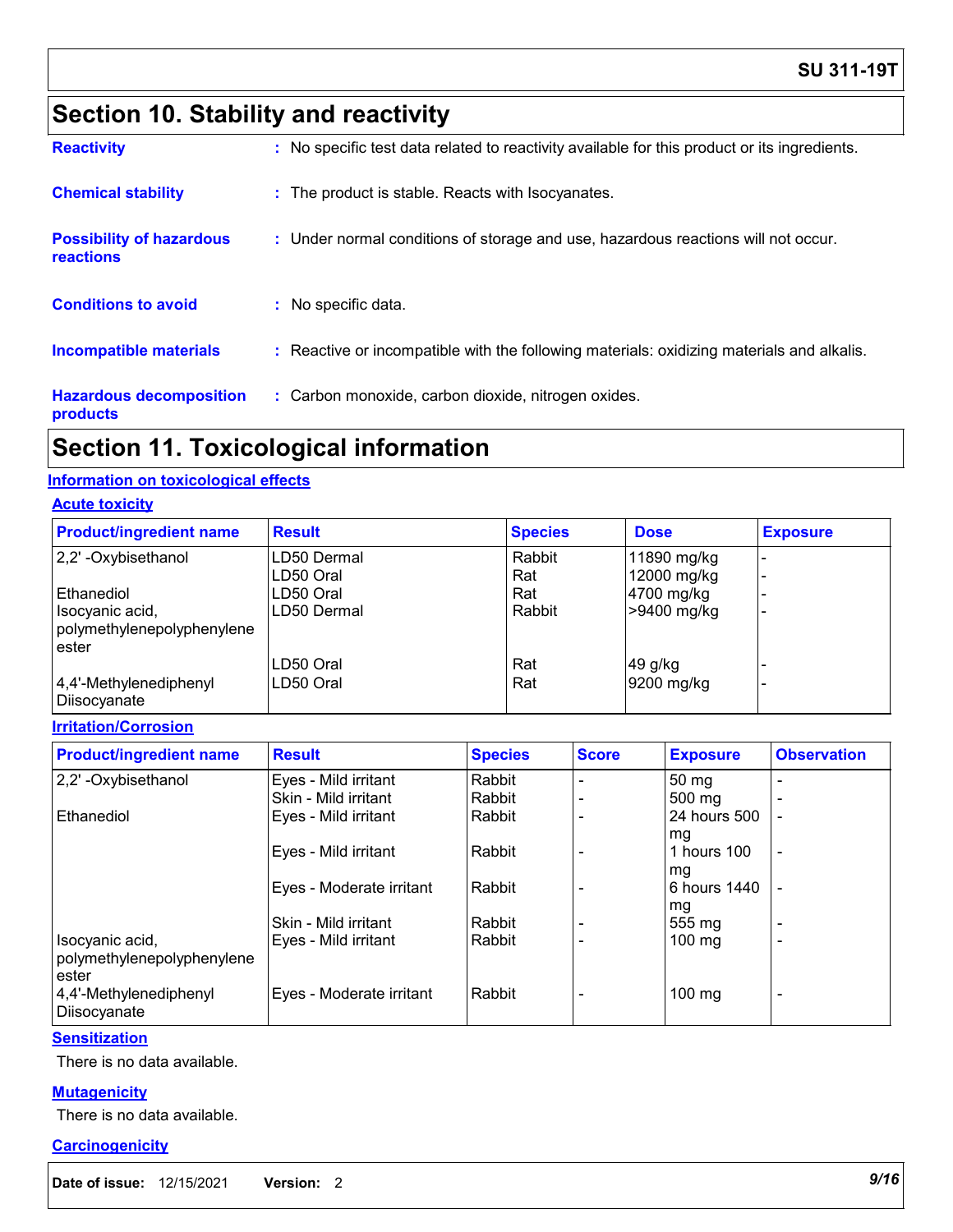### **SU 311-19T**

### **Section 11. Toxicological information**

#### **Classification United States**

| <b>Product/ingredient name</b>                                                                        | <b>OSHA</b> | <b>IARC</b> | <b>NTP</b> |
|-------------------------------------------------------------------------------------------------------|-------------|-------------|------------|
| Isocyanic acid,<br>polymethylenepolyphenylene<br>lester<br>$ 4,4'$ -Methylenediphenyl<br>Diisocyanate |             | 3<br>3      |            |

#### **Classification Canada**

| <b>Product/ingredient name</b>                   | <b>IARC</b> | <b>NTP</b> | <b>ACGIH</b> |
|--------------------------------------------------|-------------|------------|--------------|
| l Ethanediol                                     |             |            | A4           |
| Isocyanic acid, polymethylenepolyphenylene ester |             |            |              |
| 4,4'-Methylenediphenyl Diisocyanate              |             |            |              |

#### **Reproductive toxicity**

There is no data available.

#### **Teratogenicity**

There is no data available.

#### **Specific target organ toxicity (single exposure)**

| <b>Name</b>                                      | <b>Category</b> | <b>Route of</b><br>exposure | <b>Target organs</b>                   |
|--------------------------------------------------|-----------------|-----------------------------|----------------------------------------|
| Isocyanic acid, polymethylenepolyphenylene ester | Category 3      |                             | Respiratory tract<br>l irritation      |
| 4,4'-Methylenediphenyl Diisocyanate              | Category 3      |                             | Respiratory tract<br>l irritation      |
| o-(p-Isocyanatobenzyl)phenyl isocyanate          | Category 3      |                             | <b>Respiratory tract</b><br>irritation |

### **Specific target organ toxicity (repeated exposure)**

| <b>Name</b>                                                                                                                          | <b>Category</b>                        | <b>Route of</b><br>exposure | <b>Target organs</b> |
|--------------------------------------------------------------------------------------------------------------------------------------|----------------------------------------|-----------------------------|----------------------|
| Isocyanic acid, polymethylenepolyphenylene ester<br>4,4'-Methylenediphenyl Diisocyanate<br>  o-(p-Isocyanatobenzyl)phenyl isocyanate | Category 2<br>Category 2<br>Category 2 | l inhalation                | respiratory system   |

#### **Aspiration hazard**

There is no data available.

#### **Information on the likely routes of exposure :** Routes of entry anticipated: Oral, Dermal, Inhalation.

#### **Potential acute health effects**

| <b>Eve contact</b>  | : Causes serious eye irritation.                                             |
|---------------------|------------------------------------------------------------------------------|
| <b>Inhalation</b>   | : May cause allergy or asthma symptoms or breathing difficulties if inhaled. |
| <b>Skin contact</b> | : Causes skin irritation. May cause an allergic skin reaction.               |
| Ingestion           | : No known significant effects or critical hazards.                          |

#### **Symptoms related to the physical, chemical and toxicological characteristics**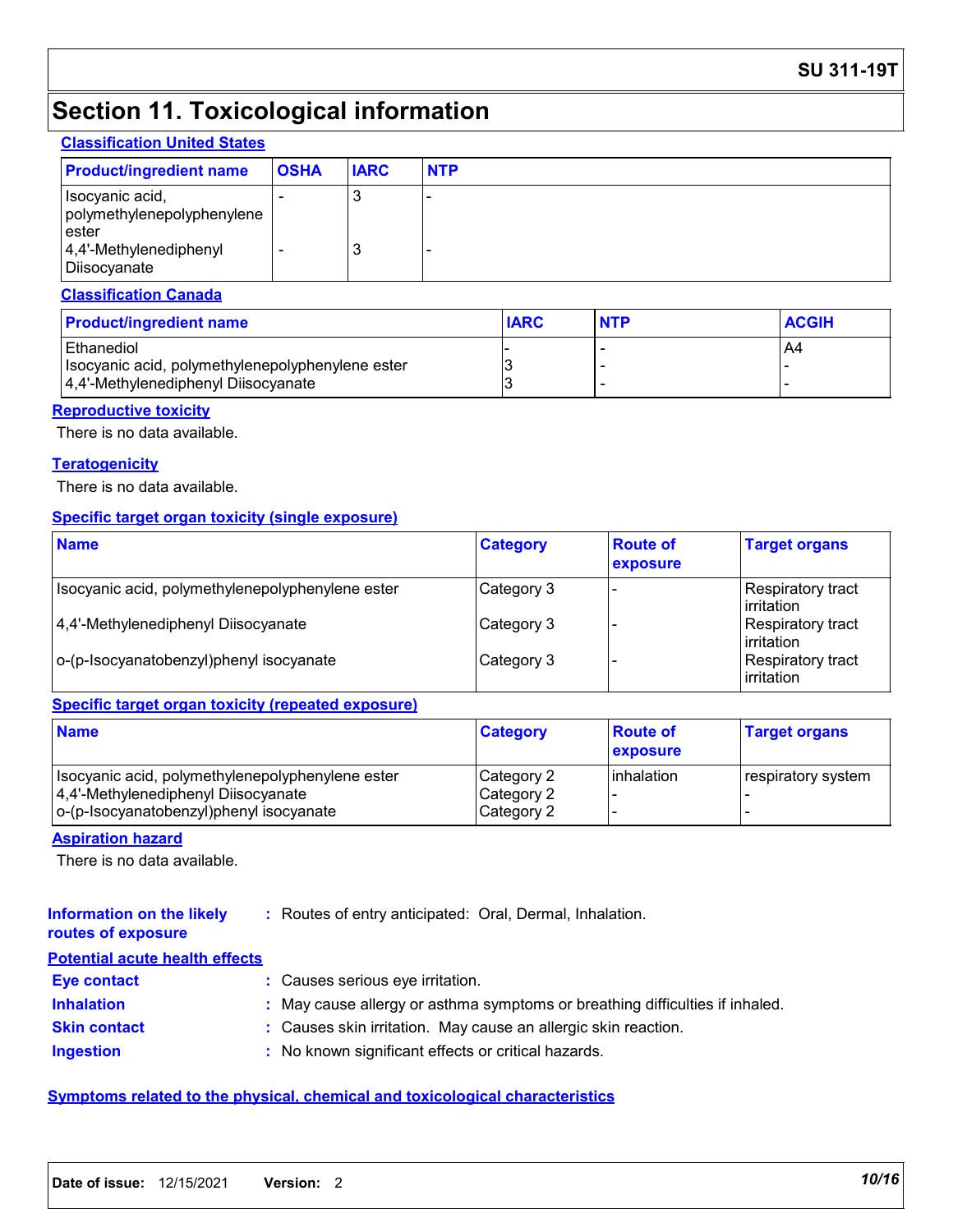# **Section 11. Toxicological information**

| <b>Eye contact</b>                      | : Adverse symptoms may include the following:<br>pain or irritation<br>watering<br>redness                                                                                     |
|-----------------------------------------|--------------------------------------------------------------------------------------------------------------------------------------------------------------------------------|
| <b>Inhalation</b>                       | : Adverse symptoms may include the following:<br>wheezing and breathing difficulties<br>asthma                                                                                 |
| <b>Skin contact</b>                     | : Adverse symptoms may include the following:<br>irritation<br>redness                                                                                                         |
| <b>Ingestion</b>                        | : No known significant effects or critical hazards.                                                                                                                            |
|                                         | Delayed and immediate effects and also chronic effects from short and long term exposure                                                                                       |
| <b>Short term exposure</b>              |                                                                                                                                                                                |
| <b>Potential immediate</b><br>effects   | : No known significant effects or critical hazards.                                                                                                                            |
| <b>Potential delayed effects</b>        | : No known significant effects or critical hazards.                                                                                                                            |
| <b>Long term exposure</b>               |                                                                                                                                                                                |
| <b>Potential immediate</b><br>effects   | : No known significant effects or critical hazards.                                                                                                                            |
| <b>Potential delayed effects</b>        | : No known significant effects or critical hazards.                                                                                                                            |
| <b>Potential chronic health effects</b> |                                                                                                                                                                                |
| <b>General</b>                          | : May cause damage to organs through prolonged or repeated exposure. Once<br>sensitized, a severe allergic reaction may occur when subsequently exposed to very low<br>levels. |
| <b>Carcinogenicity</b>                  | : Suspected of causing cancer. Risk of cancer depends on duration and level of<br>exposure.                                                                                    |
| <b>Mutagenicity</b>                     | : No known significant effects or critical hazards.                                                                                                                            |
| <b>Reproductive toxicity</b>            | : No known significant effects or critical hazards.                                                                                                                            |
|                                         |                                                                                                                                                                                |

### **Numerical measures of toxicity**

### **Acute toxicity estimates**

| <b>Product/ingredient name</b>                                       | Oral (mg/<br>kg) | <b>Dermal</b><br>(mg/kg) | <b>Inhalation</b><br>(gases)<br>(ppm) | <b>Inhalation</b><br>(vapors)<br>(mg/l) | <b>Inhalation</b><br>(dusts and<br>mists) (mg/ |
|----------------------------------------------------------------------|------------------|--------------------------|---------------------------------------|-----------------------------------------|------------------------------------------------|
|                                                                      | 3194.7           | N/A                      | N/A                                   | 570.5                                   | 77.8                                           |
| 2,2'-Oxybisethanol                                                   | <b>1500</b>      | 11890                    | N/A                                   | N/A                                     | N/A                                            |
| Ethanediol                                                           | 500              | N/A                      | N/A                                   | N/A                                     | N/A                                            |
| Isocyanic acid, polymethylenepolyphenylene ester                     | 49000            | N/A                      | N/A                                   | 11                                      | N/A                                            |
| 4,4'-Methylenediphenyl Diisocyanate                                  | 9200             | N/A                      | N/A                                   | N/A                                     | 1.5                                            |
| N-[3-(dimethylamino)propyl]-N,N',N'-trimethylpropane-<br>1.3-diamine | 500              | N/A                      | N/A                                   | N/A                                     | N/A                                            |
| o-(p-Isocyanatobenzyl)phenyl isocyanate                              | N/A              | N/A                      | N/A                                   | N/A                                     | 1.5                                            |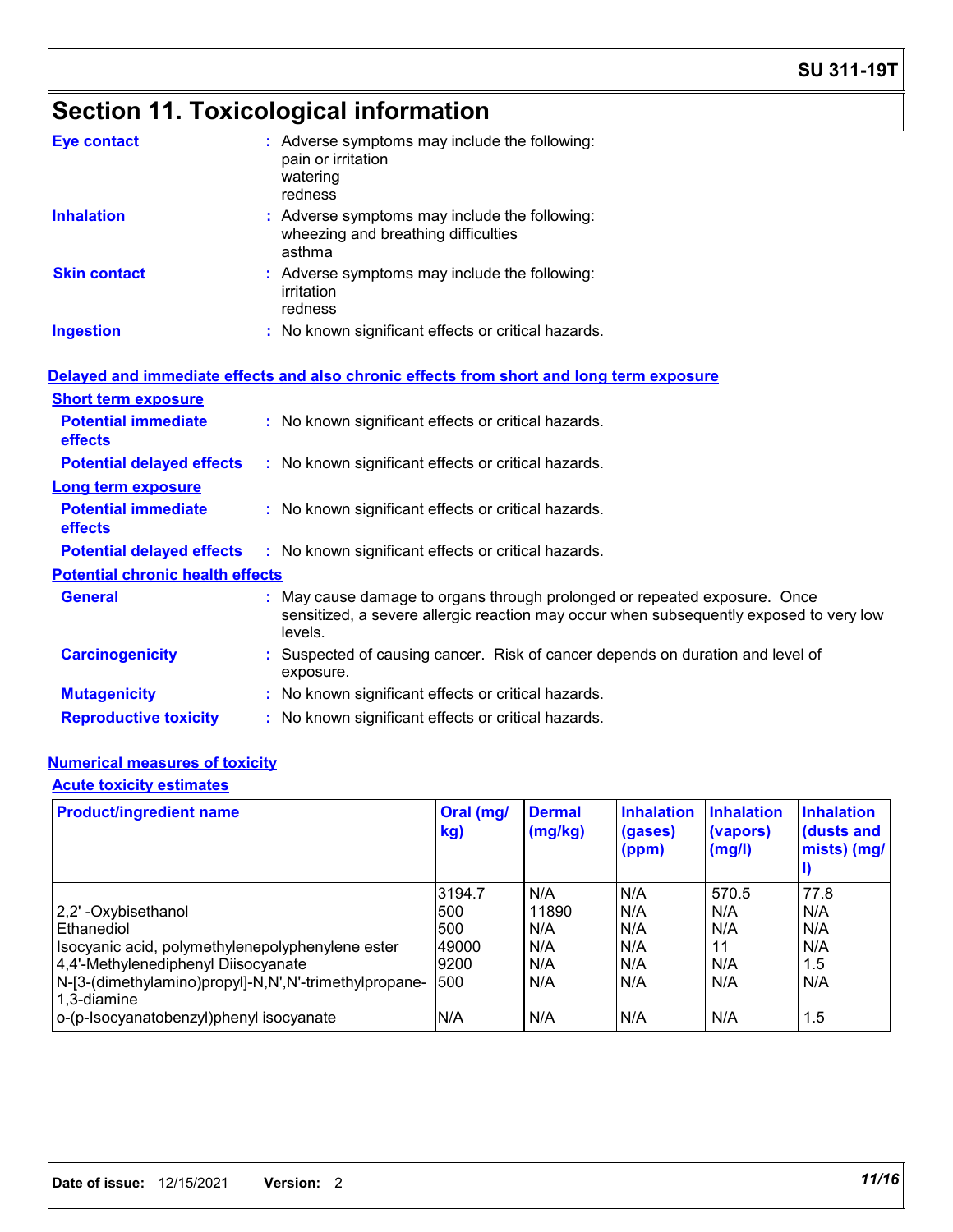# **Section 12. Ecological information**

#### **Toxicity**

| <b>Product/ingredient name</b> | <b>Result</b>                        | <b>Species</b>                                | <b>Exposure</b> |
|--------------------------------|--------------------------------------|-----------------------------------------------|-----------------|
| $ 2,2$ ' -Oxybisethanol        | Acute LC50 75200000 µg/L Fresh water | <b>Fish - Pimephales promelas</b>             | 96 hours        |
| Ethanediol                     | Acute LC50 6900000 µg/L Fresh water  | Crustaceans - Ceriodaphnia<br>dubia - Neonate | 48 hours        |
|                                | Acute LC50 41000 mg/L Fresh water    | Daphnia - Daphnia magna -<br>l Neonate        | l 48 hours      |
|                                | Acute LC50 8050000 µg/L Fresh water  | <b>Fish - Pimephales promelas</b>             | 196 hours       |

#### **Persistence and degradability**

There is no data available.

#### **Bioaccumulative potential**

| <b>Product/ingredient name</b>          | $LogP_{ow}$ | <b>BCF</b> | <b>Potential</b> |
|-----------------------------------------|-------------|------------|------------------|
| 2,2'-Oxybisethanol                      | $-1.98$     | 100        | low              |
| l Ethanediol                            | $-1.36$     |            | low              |
| 4,4'-Methylenediphenyl                  | 4.51        | 200        | low              |
| Diisocyanate                            |             |            |                  |
| N-[3-(dimethylamino)propyl]-            |             |            | low              |
| N,N',N'-trimethylpropane-               |             |            |                  |
| 1,3-diamine                             |             |            |                  |
| $ o$ -(p-Isocyanatobenzyl)phenyl   4.51 |             | 200        | low              |
| isocyanate                              |             |            |                  |

#### **Mobility in soil**

**Soil/water partition coefficient (K**<sub>oc</sub>) **:** Not available.

**Other adverse effects** : No known significant effects or critical hazards.

### **Section 13. Disposal considerations**

The generation of waste should be avoided or minimized wherever possible. Disposal of this product, solutions and any by-products should comply with the requirements of environmental protection and waste disposal legislation and any regional local authority requirements. Dispose of surplus and non-recyclable products via a licensed waste disposal contractor. Waste should not be disposed of untreated to the sewer unless fully compliant with the requirements of all authorities with jurisdiction. Waste packaging should be recycled. Incineration or landfill should only be considered when recycling is not feasible. This material and its container must be disposed of in a safe way. Care should be taken when handling empty containers that have not been cleaned or rinsed out. Empty containers or liners may retain some product residues. Avoid dispersal of spilled material and runoff and contact with soil, waterways, drains and sewers. **Disposal methods :**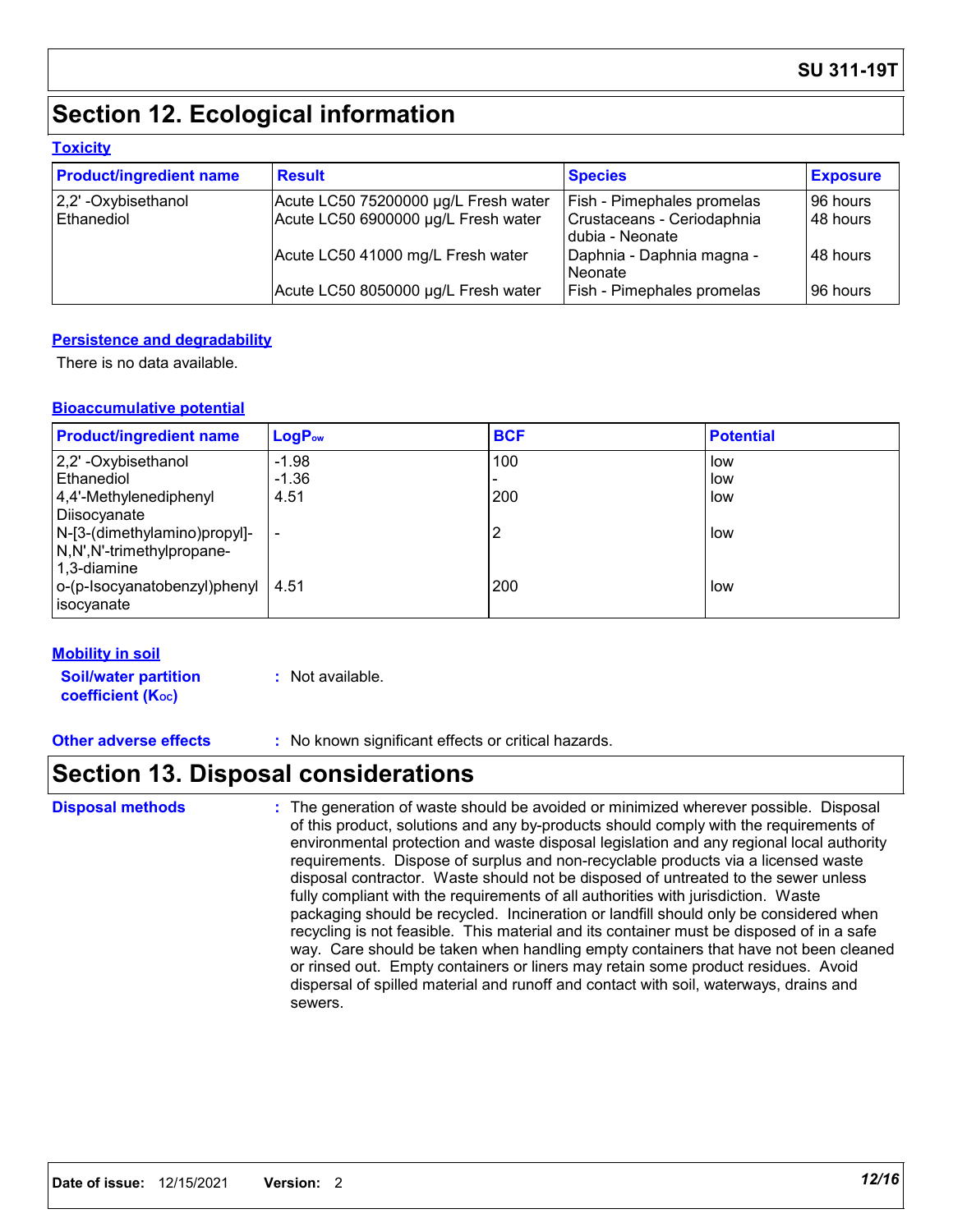### **Section 14. Transport information**

|                                      | <b>DOT Classification</b> | <b>TDG Classification</b> | <b>IMDG</b>    | <b>IATA</b>    |
|--------------------------------------|---------------------------|---------------------------|----------------|----------------|
| <b>UN number</b>                     | Not regulated.            | Not regulated.            | Not regulated. | Not regulated. |
| <b>UN proper</b><br>shipping name    |                           |                           |                |                |
| <b>Transport</b><br>hazard class(es) |                           | -                         |                |                |
| <b>Packing group</b>                 | $\overline{\phantom{a}}$  |                           |                |                |
| <b>Environmental</b><br>hazards      | No.                       | No.                       | No.            | No.            |

**AERG** : Not applicable

**Special precautions for user Transport within user's premises:** always transport in closed containers that are **:** upright and secure. Ensure that persons transporting the product know what to do in the event of an accident or spillage.

**Transport in bulk according :** Not available. **to IMO instruments**

### **Section 15. Regulatory information**

| <b>U.S. Federal regulations</b>                                                   | : TSCA 8(a) PAIR: 4,4'-Methylenediphenyl Diisocyanate; o-(p-Isocyanatobenzyl)phenyl<br>isocyanate; Phenyl isocyanate; Chlorobenzene                                                                           |  |
|-----------------------------------------------------------------------------------|---------------------------------------------------------------------------------------------------------------------------------------------------------------------------------------------------------------|--|
|                                                                                   | TSCA 8(a) CDR Exempt/Partial exemption: Not determined                                                                                                                                                        |  |
|                                                                                   | TSCA 8(c) calls for record of SAR: Isocyanic acid, polymethylenepolyphenylene ester;<br>4,4'-Methylenediphenyl Diisocyanate; o-(p-Isocyanatobenzyl)phenyl isocyanate; 2,2'-<br>Methylenediphenyl Diisocyanate |  |
|                                                                                   | Clean Water Act (CWA) 307: 4,4'-Methylenediphenyl Diisocyanate; Chlorobenzene                                                                                                                                 |  |
|                                                                                   | Clean Water Act (CWA) 311: Aniline; Chlorobenzene                                                                                                                                                             |  |
| <b>Clean Air Act Section 112</b><br>(b) Hazardous Air<br><b>Pollutants (HAPS)</b> | : Listed                                                                                                                                                                                                      |  |
| <b>Clean Air Act Section 602</b><br><b>Class I Substances</b>                     | : Not listed                                                                                                                                                                                                  |  |
| <b>Clean Air Act Section 602</b><br><b>Class II Substances</b>                    | : Not listed                                                                                                                                                                                                  |  |
| <b>DEA List I Chemicals</b><br>(Precursor Chemicals)                              | : Not listed                                                                                                                                                                                                  |  |
| <b>DEA List II Chemicals</b><br><b>(Essential Chemicals)</b>                      | : Not listed                                                                                                                                                                                                  |  |
| <b>SARA 302/304</b>                                                               |                                                                                                                                                                                                               |  |
| <b>Composition/information on ingredients</b>                                     |                                                                                                                                                                                                               |  |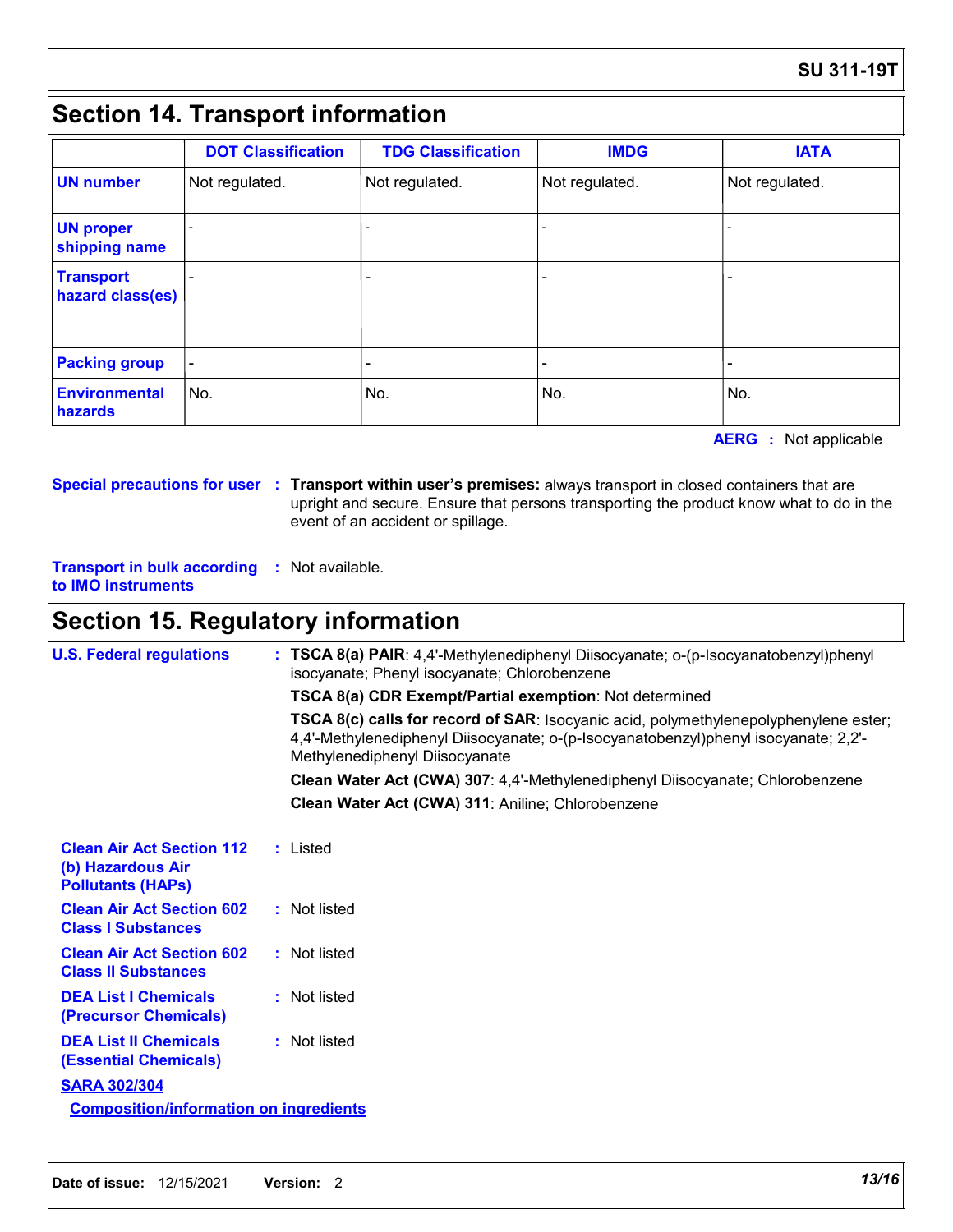# **Section 15. Regulatory information**

|                                                                           |                                                                                                                                                                                                                                                                                     |                                                                                                                                                                                                                                                                                                                                                                                                                                                                                                                                                                                                                                                                                                                                                                                                                                                                |                       | <b>SARA 302 TPQ</b>                                                                              |                                                                                                                                                                                                                                                                                    | <b>SARA 304 RQ</b> |                                                  |
|---------------------------------------------------------------------------|-------------------------------------------------------------------------------------------------------------------------------------------------------------------------------------------------------------------------------------------------------------------------------------|----------------------------------------------------------------------------------------------------------------------------------------------------------------------------------------------------------------------------------------------------------------------------------------------------------------------------------------------------------------------------------------------------------------------------------------------------------------------------------------------------------------------------------------------------------------------------------------------------------------------------------------------------------------------------------------------------------------------------------------------------------------------------------------------------------------------------------------------------------------|-----------------------|--------------------------------------------------------------------------------------------------|------------------------------------------------------------------------------------------------------------------------------------------------------------------------------------------------------------------------------------------------------------------------------------|--------------------|--------------------------------------------------|
| <b>Name</b>                                                               | $\frac{9}{6}$                                                                                                                                                                                                                                                                       |                                                                                                                                                                                                                                                                                                                                                                                                                                                                                                                                                                                                                                                                                                                                                                                                                                                                | <b>EHS</b>            | (Ibs)                                                                                            | (gallons)                                                                                                                                                                                                                                                                          | (lbs)              | (gallons)                                        |
| Aniline                                                                   | ≤0.0025                                                                                                                                                                                                                                                                             |                                                                                                                                                                                                                                                                                                                                                                                                                                                                                                                                                                                                                                                                                                                                                                                                                                                                | Yes.                  | 1000                                                                                             | 117.6                                                                                                                                                                                                                                                                              | 5000               | 587.9                                            |
| <b>SARA 304 RQ</b>                                                        | : 333333333.3 lbs / 151333333.3 kg                                                                                                                                                                                                                                                  |                                                                                                                                                                                                                                                                                                                                                                                                                                                                                                                                                                                                                                                                                                                                                                                                                                                                |                       |                                                                                                  |                                                                                                                                                                                                                                                                                    |                    |                                                  |
| <b>SARA 311/312</b>                                                       |                                                                                                                                                                                                                                                                                     |                                                                                                                                                                                                                                                                                                                                                                                                                                                                                                                                                                                                                                                                                                                                                                                                                                                                |                       |                                                                                                  |                                                                                                                                                                                                                                                                                    |                    |                                                  |
| <b>Classification</b>                                                     | : SKIN CORROSION/IRRITATION - Category 2<br>SERIOUS EYE DAMAGE/ EYE IRRITATION - Category 2A<br>RESPIRATORY SENSITIZATION - Category 1<br>SKIN SENSITIZATION - Category 1<br><b>CARCINOGENICITY - Category 2</b><br>SPECIFIC TARGET ORGAN TOXICITY (REPEATED EXPOSURE) - Category 2 |                                                                                                                                                                                                                                                                                                                                                                                                                                                                                                                                                                                                                                                                                                                                                                                                                                                                |                       |                                                                                                  |                                                                                                                                                                                                                                                                                    |                    |                                                  |
| <b>Composition/information on ingredients</b>                             |                                                                                                                                                                                                                                                                                     |                                                                                                                                                                                                                                                                                                                                                                                                                                                                                                                                                                                                                                                                                                                                                                                                                                                                |                       |                                                                                                  |                                                                                                                                                                                                                                                                                    |                    |                                                  |
| <b>Name</b>                                                               | $\frac{9}{6}$                                                                                                                                                                                                                                                                       |                                                                                                                                                                                                                                                                                                                                                                                                                                                                                                                                                                                                                                                                                                                                                                                                                                                                | <b>Classification</b> |                                                                                                  |                                                                                                                                                                                                                                                                                    |                    |                                                  |
| 2,2' - Oxybisethanol                                                      | $≥10 - ≤18$                                                                                                                                                                                                                                                                         |                                                                                                                                                                                                                                                                                                                                                                                                                                                                                                                                                                                                                                                                                                                                                                                                                                                                |                       | <b>ACUTE TOXICITY (oral) - Category 4</b>                                                        |                                                                                                                                                                                                                                                                                    |                    |                                                  |
| Ethanediol                                                                | ≥1 - ≤3                                                                                                                                                                                                                                                                             |                                                                                                                                                                                                                                                                                                                                                                                                                                                                                                                                                                                                                                                                                                                                                                                                                                                                |                       | <b>ACUTE TOXICITY (oral) - Category 4</b>                                                        | SERIOUS EYE DAMAGE/ EYE IRRITATION - Category 2B                                                                                                                                                                                                                                   |                    |                                                  |
| Isocyanic acid,<br>polymethylenepolyphenylene<br>ester                    | ≥1 - ≤3                                                                                                                                                                                                                                                                             | SERIOUS EYE DAMAGE/ EYE IRRITATION - Category 2A<br><b>ACUTE TOXICITY (inhalation) - Category 4</b><br>SKIN CORROSION/IRRITATION - Category 2<br>SERIOUS EYE DAMAGE/ EYE IRRITATION - Category 2A<br>RESPIRATORY SENSITIZATION - Category 1<br>SKIN SENSITIZATION - Category 1<br>SPECIFIC TARGET ORGAN TOXICITY (SINGLE EXPOSURE)<br>(Respiratory tract irritation) - Category 3<br>SPECIFIC TARGET ORGAN TOXICITY (REPEATED<br>EXPOSURE) - Category 2<br><b>ACUTE TOXICITY (inhalation) - Category 4</b><br>SKIN CORROSION/IRRITATION - Category 2<br>SERIOUS EYE DAMAGE/ EYE IRRITATION - Category 2A<br>RESPIRATORY SENSITIZATION - Category 1<br>SKIN SENSITIZATION - Category 1<br>SPECIFIC TARGET ORGAN TOXICITY (SINGLE EXPOSURE)<br>(Respiratory tract irritation) - Category 3<br>SPECIFIC TARGET ORGAN TOXICITY (REPEATED<br>EXPOSURE) - Category 2 |                       |                                                                                                  |                                                                                                                                                                                                                                                                                    |                    |                                                  |
| 4,4'-Methylenediphenyl<br>Diisocyanate                                    | ≥1 - ≤3                                                                                                                                                                                                                                                                             |                                                                                                                                                                                                                                                                                                                                                                                                                                                                                                                                                                                                                                                                                                                                                                                                                                                                |                       |                                                                                                  |                                                                                                                                                                                                                                                                                    |                    |                                                  |
| N-[3-(dimethylamino)propyl]-N,<br>N', N'-trimethylpropane-<br>1,3-diamine | 21 - ≤2                                                                                                                                                                                                                                                                             |                                                                                                                                                                                                                                                                                                                                                                                                                                                                                                                                                                                                                                                                                                                                                                                                                                                                |                       | <b>ACUTE TOXICITY (oral) - Category 4</b>                                                        | SKIN CORROSION/IRRITATION - Category 1C<br>SERIOUS EYE DAMAGE/ EYE IRRITATION - Category 1                                                                                                                                                                                         |                    |                                                  |
| o-(p-Isocyanatobenzyl)phenyl<br>isocyanate                                | ≤0.3                                                                                                                                                                                                                                                                                |                                                                                                                                                                                                                                                                                                                                                                                                                                                                                                                                                                                                                                                                                                                                                                                                                                                                |                       | SKIN SENSITIZATION - Category 1<br><b>CARCINOGENICITY - Category 2</b><br>EXPOSURE) - Category 2 | <b>ACUTE TOXICITY (inhalation) - Category 4</b><br>SKIN CORROSION/IRRITATION - Category 2<br>SERIOUS EYE DAMAGE/ EYE IRRITATION - Category 2A<br>RESPIRATORY SENSITIZATION - Category 1<br>(Respiratory tract irritation) - Category 3<br>SPECIFIC TARGET ORGAN TOXICITY (REPEATED |                    | SPECIFIC TARGET ORGAN TOXICITY (SINGLE EXPOSURE) |

### **SARA 313**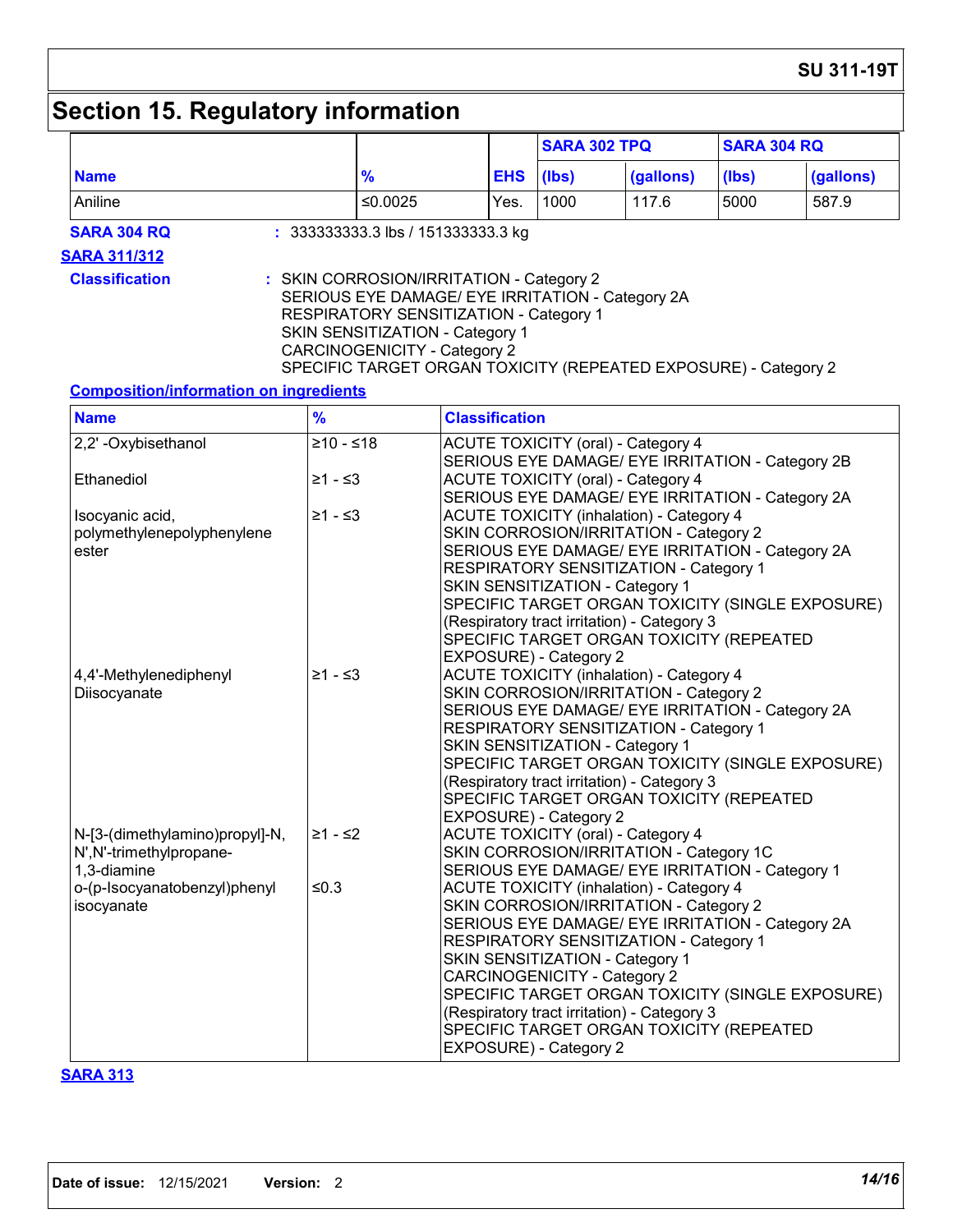### **SU 311-19T**

## **Section 15. Regulatory information**

|                                           | <b>Product name</b>                                                                                   | <b>CAS number</b>                             | $\frac{9}{6}$                    |
|-------------------------------------------|-------------------------------------------------------------------------------------------------------|-----------------------------------------------|----------------------------------|
| <b>Form R - Reporting</b><br>requirements | Ethanediol<br>Isocyanic acid, polymethylenepolyphenylene ester<br>4,4'-Methylenediphenyl Diisocyanate | $107 - 21 - 1$<br>9016-87-9<br>$101 - 68 - 8$ | 21 - ≤3<br>l≥1 - ≤3<br>21 - ≤3   |
| <b>Supplier notification</b>              | Ethanediol<br>Isocyanic acid, polymethylenepolyphenylene ester<br>4,4'-Methylenediphenyl Diisocyanate | $107 - 21 - 1$<br>9016-87-9<br>$101 - 68 - 8$ | l≥1 - ≤3<br>l≥1 - ≤3<br>l≥1 - ≤3 |

SARA 313 notifications must not be detached from the SDS and any copying and redistribution of the SDS shall include copying and redistribution of the notice attached to copies of the SDS subsequently redistributed.

#### **State regulations**

| <b>Massachusetts</b> | : The following components are listed: Ethanediol; 4,4'-Methylenediphenyl Diisocyanate                                                      |
|----------------------|---------------------------------------------------------------------------------------------------------------------------------------------|
| <b>New York</b>      | : The following components are listed: Ethanediol; 4,4'-Methylenediphenyl Diisocyanate                                                      |
| <b>New Jersey</b>    | : The following components are listed: Ethanediol; Isocyanic acid,<br>polymethylenepolyphenylene ester; 4,4'-Methylenediphenyl Diisocyanate |
| Pennsylvania         | : The following components are listed: 2,2' -Oxybisethanol; Oxydipropanol; Ethanediol;<br>4,4'-Methylenediphenyl Diisocyanate               |

#### **California Prop. 65**

**A** WARNING: This product can expose you to chemicals including Aniline and 1,4-Dioxane, which are known to the State of California to cause cancer, and Ethanediol, which is known to the State of California to cause birth defects or other reproductive harm. For more information go to www.P65Warnings.ca.gov.

| Ingredient name | No significant risk   Maximum<br>level | acceptable dosage<br><b>level</b> |
|-----------------|----------------------------------------|-----------------------------------|
| Ethanediol      |                                        | Yes.                              |
| Aniline         | Yes.                                   |                                   |
| 1,4-Dioxane     | Yes.                                   |                                   |

#### **Canadian lists**

**Canadian NPRI :**

: The following components are listed: Ethanediol; Isocyanic acid, polymethylenepolyphenylene ester; 4,4'-Methylenediphenyl Diisocyanate

**CEPA Toxic substances :** The following components are listed: Isocyanic acid, polymethylenepolyphenylene ester; 4,4'-Methylenediphenyl Diisocyanate

#### **International regulations**

**Chemical Weapon Convention List Schedules I, II & III Chemicals** Not listed.

#### **Montreal Protocol**

Not listed.

**Stockholm Convention on Persistent Organic Pollutants** Not listed.

**Rotterdam Convention on Prior Informed Consent (PIC)** Not listed.

### **UNECE Aarhus Protocol on POPs and Heavy Metals**

Not listed.

#### **Inventory list**